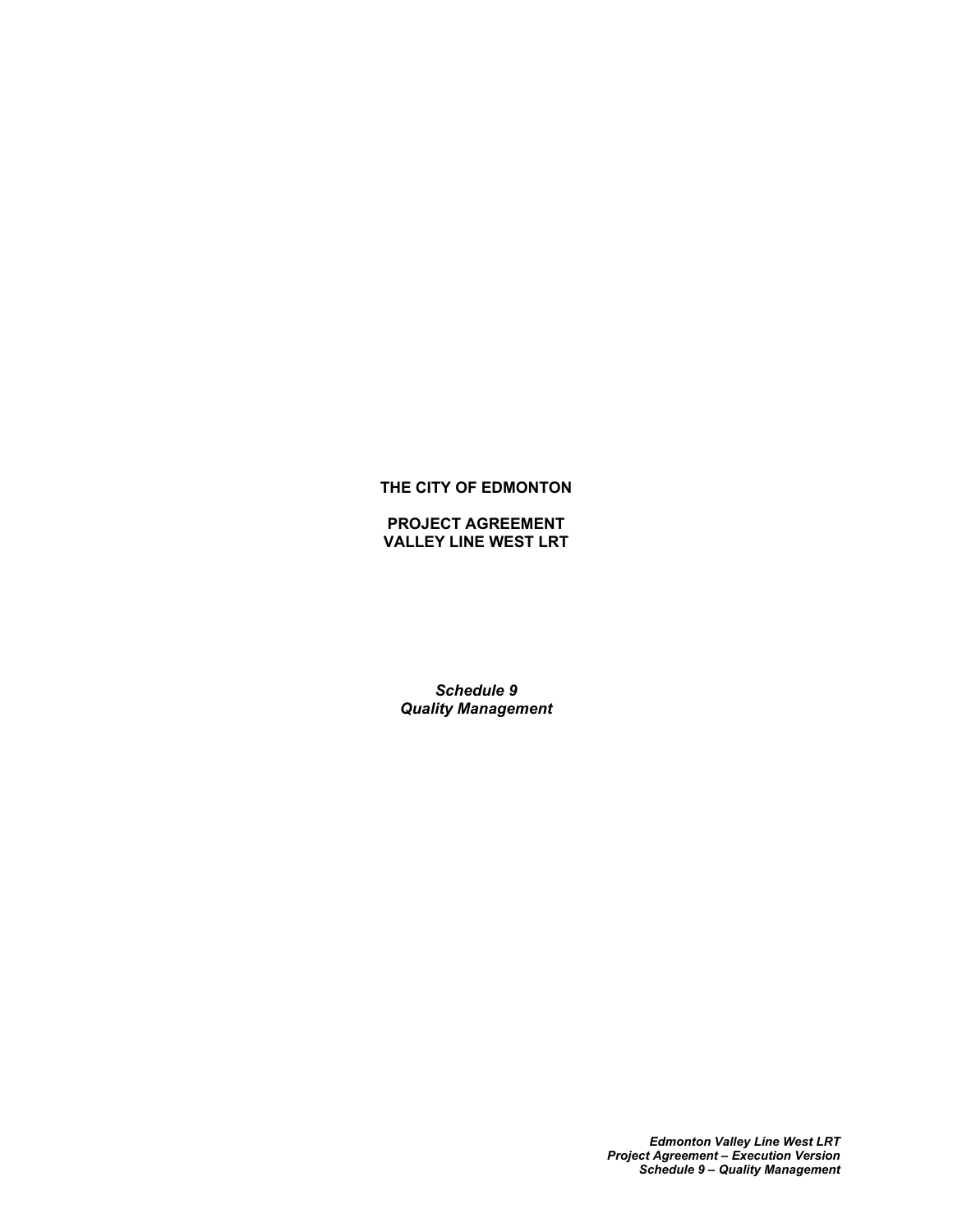# **TABLE OF CONTENTS**

| $\mathbf{1}$ . |     |                                                              |  |  |
|----------------|-----|--------------------------------------------------------------|--|--|
|                | 1.1 |                                                              |  |  |
| 2.             |     |                                                              |  |  |
|                | 2.1 |                                                              |  |  |
|                | 2.2 |                                                              |  |  |
|                | 2.3 |                                                              |  |  |
|                | 2.4 |                                                              |  |  |
| 3.             |     |                                                              |  |  |
|                | 3.1 |                                                              |  |  |
|                | 3.2 |                                                              |  |  |
|                | 3.3 |                                                              |  |  |
|                | 3.4 |                                                              |  |  |
|                | 3.5 |                                                              |  |  |
|                | 3.6 |                                                              |  |  |
|                | 3.7 |                                                              |  |  |
|                | 3.8 |                                                              |  |  |
|                |     |                                                              |  |  |
| 4.             |     | QUALITY MANUAL AND PHASE SPECIFIC QUALITY MANAGEMENT PLANS 6 |  |  |
|                | 4.1 |                                                              |  |  |
| 5.             |     |                                                              |  |  |
|                | 5.1 |                                                              |  |  |
|                | 5.2 |                                                              |  |  |
|                | 5.3 |                                                              |  |  |
|                | 5.4 |                                                              |  |  |
|                | 5.5 |                                                              |  |  |
|                | 5.6 |                                                              |  |  |
| 6.             |     |                                                              |  |  |
|                | 6.1 |                                                              |  |  |
|                | 6.2 |                                                              |  |  |
|                | 6.3 |                                                              |  |  |
|                | 6.4 |                                                              |  |  |
|                | 6.5 |                                                              |  |  |
|                | 6.6 |                                                              |  |  |
| 7.             |     |                                                              |  |  |
|                | 7.1 |                                                              |  |  |
|                | 7.2 |                                                              |  |  |
|                | 7.3 |                                                              |  |  |
|                | 7.4 |                                                              |  |  |
| 8.             |     |                                                              |  |  |
|                | 8.1 |                                                              |  |  |
|                | 8.2 |                                                              |  |  |
|                | 8.3 |                                                              |  |  |
|                |     |                                                              |  |  |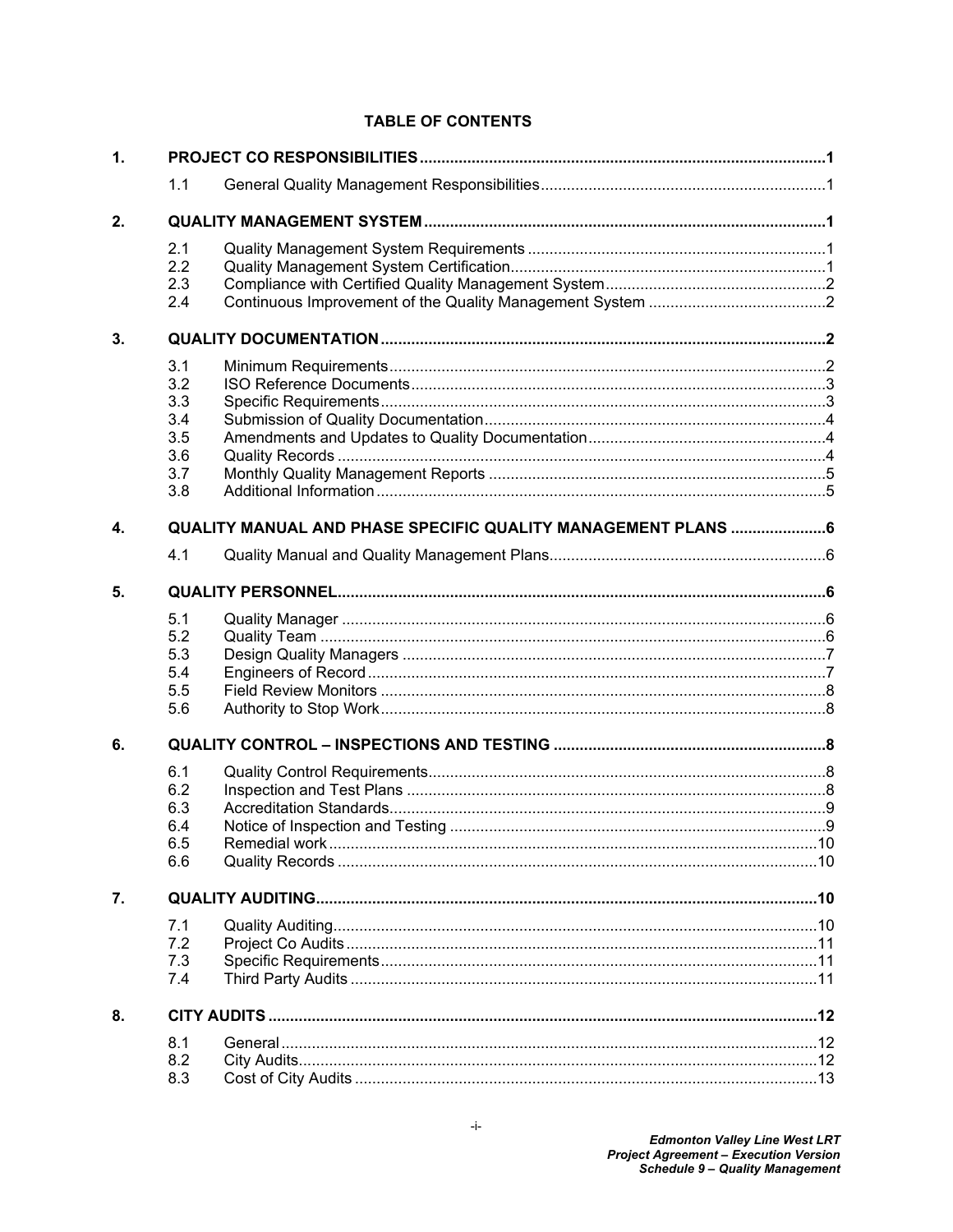| 9.              |      |  |  |
|-----------------|------|--|--|
|                 | 9.1  |  |  |
|                 | 9.2  |  |  |
|                 | 9.3  |  |  |
|                 | 9.4  |  |  |
|                 | 9.5  |  |  |
|                 | 9.6  |  |  |
| 10 <sub>1</sub> |      |  |  |
|                 | 10.1 |  |  |
|                 |      |  |  |
|                 |      |  |  |
|                 |      |  |  |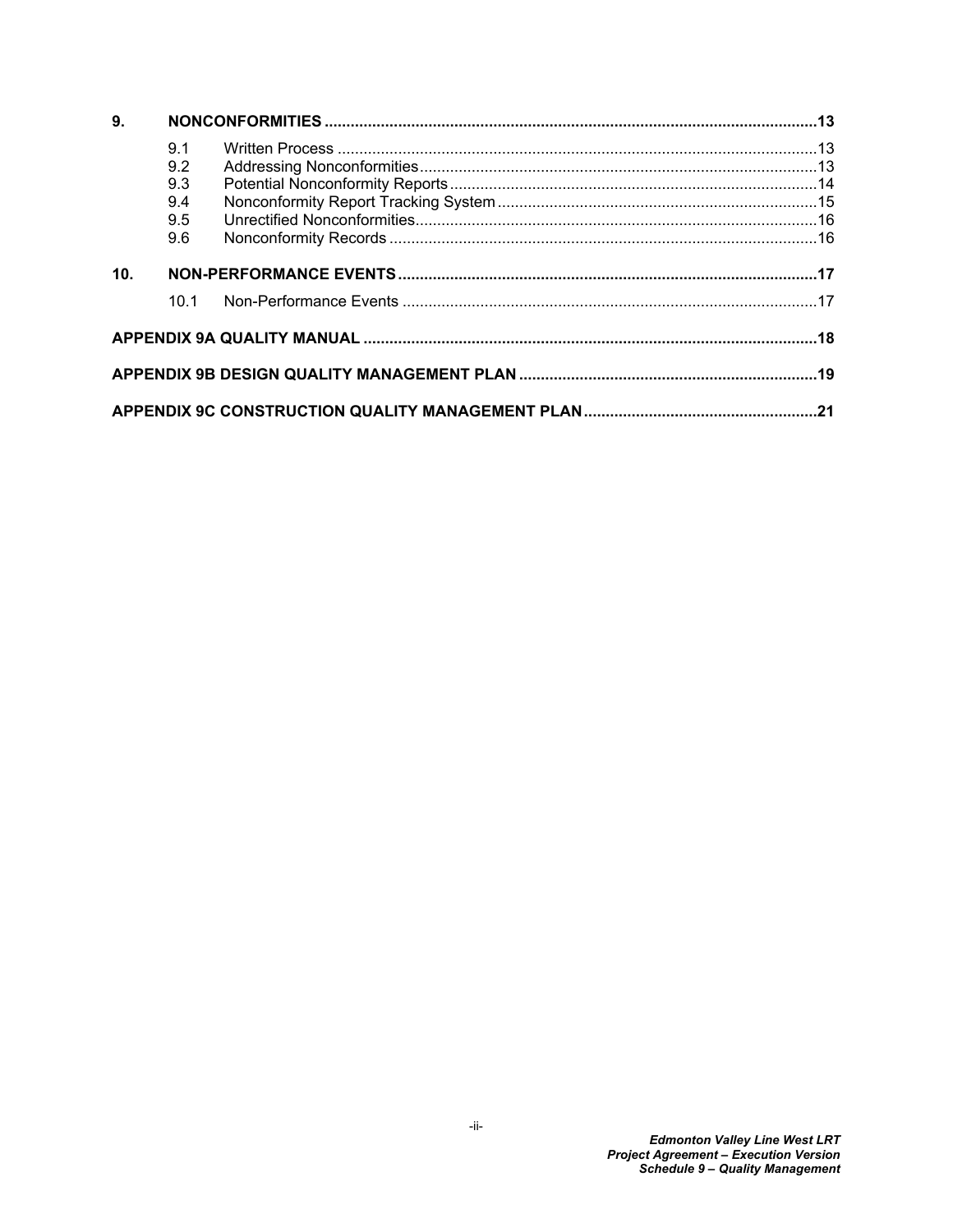## **SCHEDULE 9**

## **QUALITY MANAGEMENT**

## <span id="page-3-0"></span>**1. PROJECT CO RESPONSIBILITIES**

## <span id="page-3-1"></span>**1.1 General Quality Management Responsibilities**

- 1.1.1 Project Co:
	- (a) acknowledges and agrees that Project Co is solely responsible for the quality of the Project Work;
	- (b) shall be responsible for all quality activities required to manage its own processes as well as those of the Project Co Persons throughout the Term. Project Co shall, throughout the Term, ensure that all aspects of the Project Work are subject to its Quality Management System, and shall comply with, and cause each of the Project Co Persons to comply with, the requirements of the Quality Management System
	- (c) shall plan, execute, and complete the Project Work in such a manner that minimizes the occurrence and recurrence of quality related issues or Nonconformities, both in the process and in the product.
- 1.1.2 In fulfilling its obligations under this Schedule 9 *[Quality Management]*, while not derogating from such obligations, Project Co may obtain assistance from the Project Contractors.

## <span id="page-3-2"></span>**2. QUALITY MANAGEMENT SYSTEM**

Project Co shall develop and implement a Quality Management System in accordance with the requirements of this Schedule 9 *[Quality Management]*.

## <span id="page-3-3"></span>**2.1 Quality Management System Requirements**

- 2.1.1 The QMS shall conform to the requirements and principles of the most recent version of the ISO 9001 Standard and shall cover all activities, products and services related to the Project Work. The QMS shall incorporate the ISO 9001 Standard principles of quality management.
- 2.1.2 Within 180 days after the Effective Date, Project Co shall submit to the City an ISO 9001 Standard compliant QMS. Project Co shall, and shall ensure that all Project Co Persons, comply with the Accepted QMS until the QMS has been certified in accordance with Section [2.2](#page-3-4) of this Schedule 9 *[Quality Management]* after which time Section [2.3](#page-4-0) of this Schedule 9 *[Quality Management]* shall apply and the Accepted QMS shall be replaced with the certified QMS.

## <span id="page-3-4"></span>**2.2 Quality Management System Certification**

- 2.2.1 Within 90 days after the Effective Date, or at an alternate date accepted by the City in the Submittal Schedule and Register, Project Co shall submit to the City details of the accredited ISO 9001 Standard certification agency that Project Co proposes to use for certification of the QMS.
- 2.2.2 Within 365 days after the Effective Date, or at an alternate date accepted by the City in the Submittal Schedule and Register, Project Co shall obtain certification of the QMS in accordance with the most current version of the ISO 9001 Standard from the Accepted ISO 9001 Standard certification agency.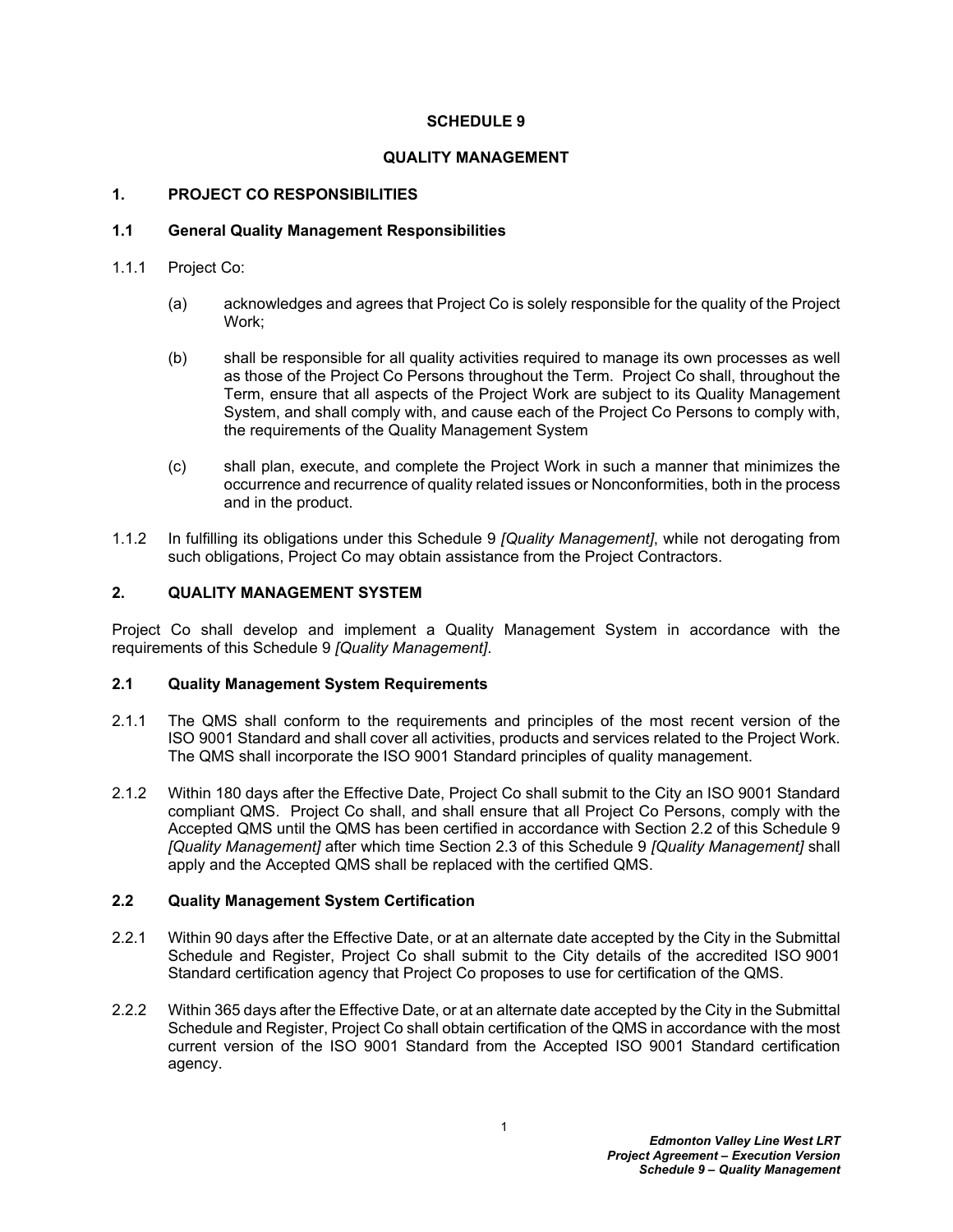- 2.2.3 Within 10 Business Days after:
	- (a) initial certification of the QMS; and
	- (b) each anniversary of the Effective Date,

Project Co shall submit to the City confirmation from the Accepted ISO 9001 Standard certification agency that the then current QMS:

- (c) covers all activities, products and services related to the Project Work, including all aspects of Design and Construction; and
- (d) is in all respects compliant with all applicable requirements and principles of the then most current version of the ISO 9001 Standard.
- 2.2.4 Project Co shall maintain certification of the QMS in accordance with the then most current version of the ISO 9001 Standard throughout the Term.

## <span id="page-4-0"></span>**2.3 Compliance with Certified Quality Management System**

2.3.1 Project Co shall, and shall ensure that all Project Co Persons, comply with the certified QMS, and each of the Accepted Quality Manual and all relevant Accepted Quality Management Plans as each relates to the Project Work, or a portion thereof, and any subsequent amendments to the certified QMS and the relevant Quality Documentation, which have been Accepted by the City.

## <span id="page-4-1"></span>**2.4 Continuous Improvement of the Quality Management System**

- 2.4.1 Project Co shall:
	- (a) implement a continuous improvement program and shall have processes in place, such as management reviews and Quality Audit programs, to allow all identified opportunities for improvement to be recorded, tracked, implemented and closed out; and
	- (b) ensure that all Project Co Persons are aware of the importance of continuous improvement and are actively engaged in the implementation of improvements in connection with the performance of the Project Work.
- 2.4.2 Project Co shall use the continuous improvement program to continually improve the effectiveness and efficiency of the QMS. Project Co shall conduct management reviews for continuous improvement not less than annually, commencing on the first anniversary of the Effective Date.

## <span id="page-4-2"></span>**3. QUALITY DOCUMENTATION**

## <span id="page-4-3"></span>**3.1 Minimum Requirements**

3.1.1 The minimum requirements and principles which apply to the Quality Documentation are set out in this Schedule 9 *[Quality Management]* and in Appendix 9A *[Quality Manual]* to Appendix 9C *[Construction Quality Management Plan]*, inclusive, to this Schedule 9 *[Quality Management]*.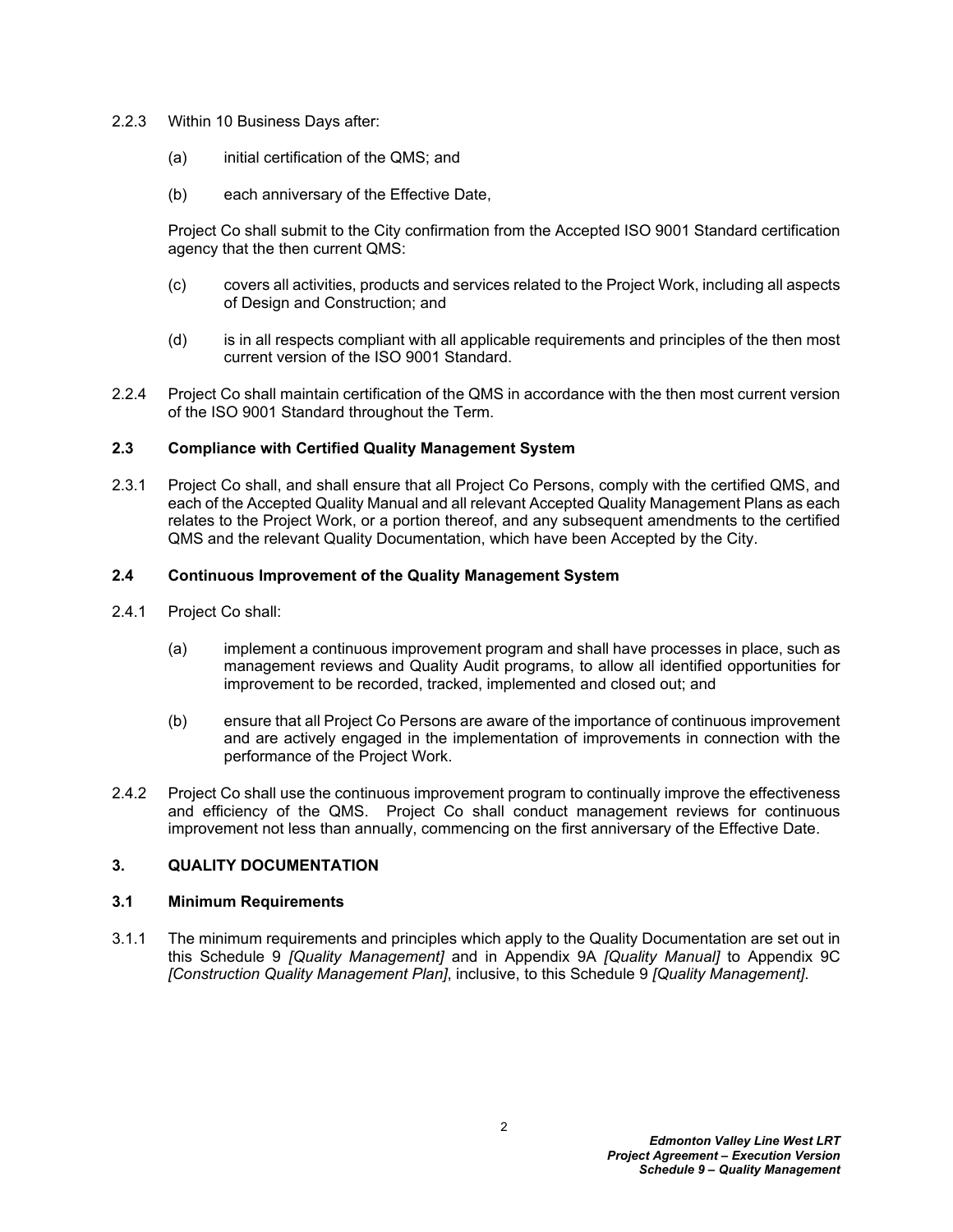#### <span id="page-5-0"></span>**3.2 ISO Reference Documents**

- 3.2.1 Without limiting the requirement of the Quality Management System to comply with the latest version of the ISO 9001 Standard, the Quality Management System shall also incorporate the requirements and principles of the following:
	- (a) ISO 9004 Standard;
	- (b) ISO 9000 Standard;
	- (c) ISO 19011 Standard; and
	- (d) ISO 10005 Standard.

## <span id="page-5-1"></span>**3.3 Specific Requirements**

- 3.3.1 All of the Quality Documentation shall:
	- (a) be prepared in accordance with Good Industry Practice;
	- (b) generally follow the most recent version of the ISO 9001 standard numbering system and nomenclature, and shall include:
		- (i) all requirements therefore specified in this Schedule 9 *[Quality Management]*;
		- (ii) a description of the processes needed for the effective implementation of the QMS, and:
			- (1) a determination of the sequence and interaction of these processes;
			- (2) a determination of the criteria and methods needed to ensure that the operation and control of these processes is effective;
			- (3) a commitment to ensure the availability of resources and information necessary to support the operation and monitoring of these processes;
			- (4) a procedure to monitor, measure and analyze these processes; and
			- (5) a procedure to implement the actions necessary to achieve the process objectives, and to ensure continuous improvement; and
	- (c) demonstrate Project Co's commitment to the development, effective implementation and continuous improvement of the QMS by providing that Project Co will:
		- (i) perform regular scheduled Quality Audits of the QMS;
		- (ii) implement, prior to commencement of the Project Work, a Quality Policy which is appropriate for the Project Work;
		- (iii) implement, prior to commencement of the Project Work, Quality Objectives and monitor their effectiveness;
		- (iv) effectively communicate to Project Co's management team the importance of conforming to all quality requirements;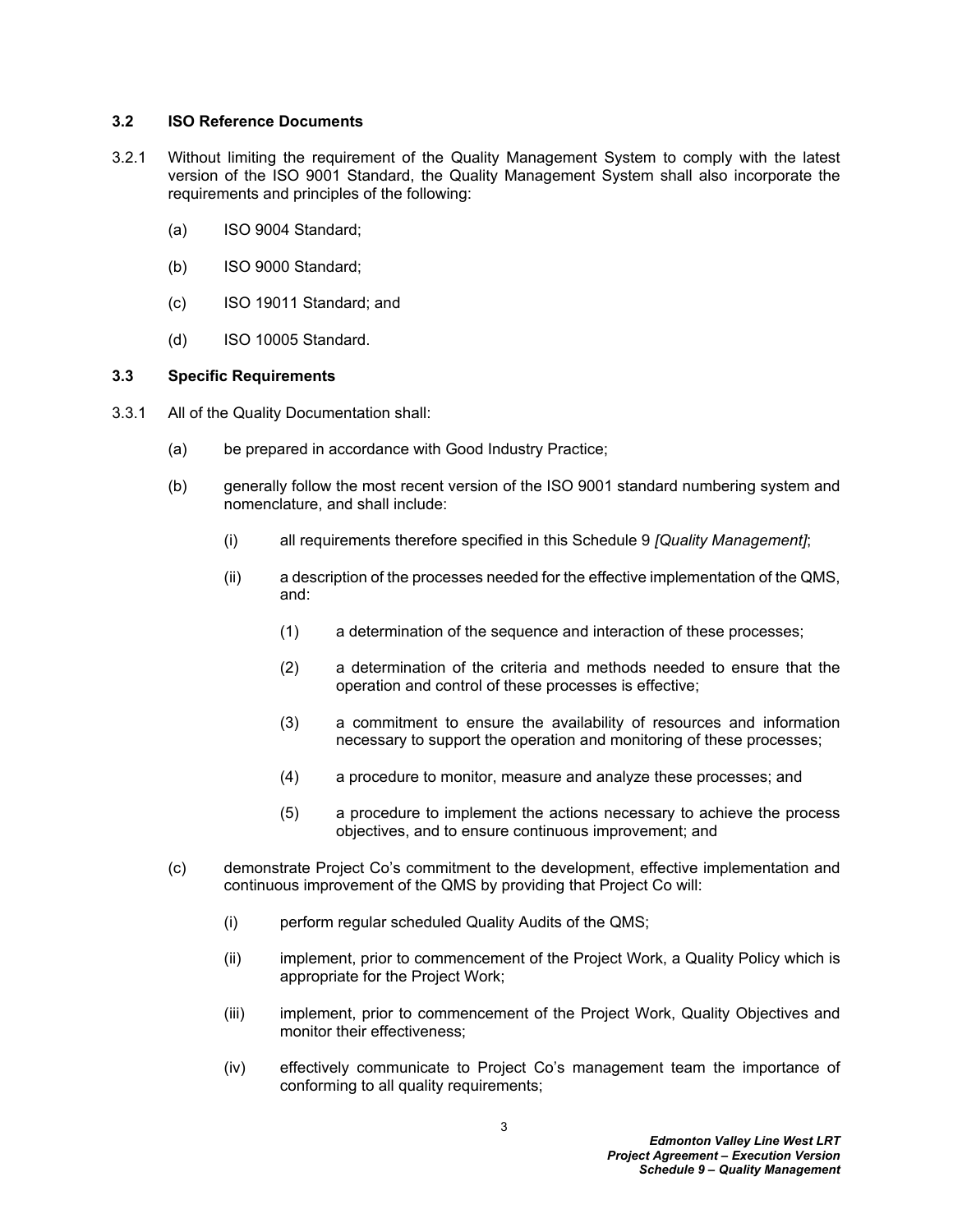- (v) ensure the adequacy of resources required to meet the Quality Objectives; and
- (vi) conduct an annual management review to assess the effectiveness of the QMS and implement measures required for continuous improvement.

## <span id="page-6-0"></span>**3.4 Submission of Quality Documentation**

3.4.1 Project Co shall prepare and submit to the City all required Quality Documentation in accordance with this Schedule 9 *[Quality Management]*. All Quality Documentation submitted to the City shall be complete. If the Quality Documentation relies on or incorporates any other quality manual, plan, procedure or like document, then such other quality manual, plan, procedure or like document shall also be submitted to the City. The City may require the amendment of any such other quality manual, plan, procedure or like document to the extent necessary to enable the relevant Quality Documentation to satisfy the requirements of this Schedule 9 *[Quality Management]*.

## <span id="page-6-1"></span>**3.5 Amendments and Updates to Quality Documentation**

- 3.5.1 Project Co shall be responsible for proactively updating its QMS and all Quality Documentation from time to time, in accordance with the procedures set forth in this Agreement, to ensure that the QMS and all Quality Documentation are, and, at all times remain, in full compliance with the then most current version of the ISO 9001 Standard and the requirements of this Agreement, including this Schedule 9 *[Quality Management]*.
- 3.5.2 Prior to implementing any amendment to the QMS or any Quality Documentation, Project Co shall submit to the City the proposed amendments. Project Co shall fully implement all such Accepted amendments.
- 3.5.3 If Project Co does not propose modifications to the Quality Management System and the Quality Documentation, as and when required or contemplated by this Schedule 9 *[Quality Management]*, then the versions of the QMS and the relevant Quality Documentation then in effect shall be deemed to have been re-submitted to the City. Project Co shall address any comments or observations provided by the City and any such comments or observations shall not be treated as a Change.

#### <span id="page-6-2"></span>**3.6 Quality Records**

- 3.6.1 Project Co shall ensure that a complete and accurate set of quality management records (the "**Quality Records**") are maintained in accordance with the Quality Management System and Schedule 19 *[Records and Reports]*. Without limiting the documentation requirements of this Agreement, the applicable standards and the Quality Documentation, all Quality Records and other Quality Control-related documentation shall include the following:
	- (a) identification and traceability to the Project Work or item tested;
	- (b) identification and traceability of the test equipment used, if applicable;
	- (c) results of the applicable Quality Control procedure;
	- (d) remarks regarding conformance with this Agreement;
	- (e) calibration certificates and records for the testing equipment used;
	- (f) the name, position and contact information of the Project Co representative or the Project Co Person responsible for the Quality Control activity; and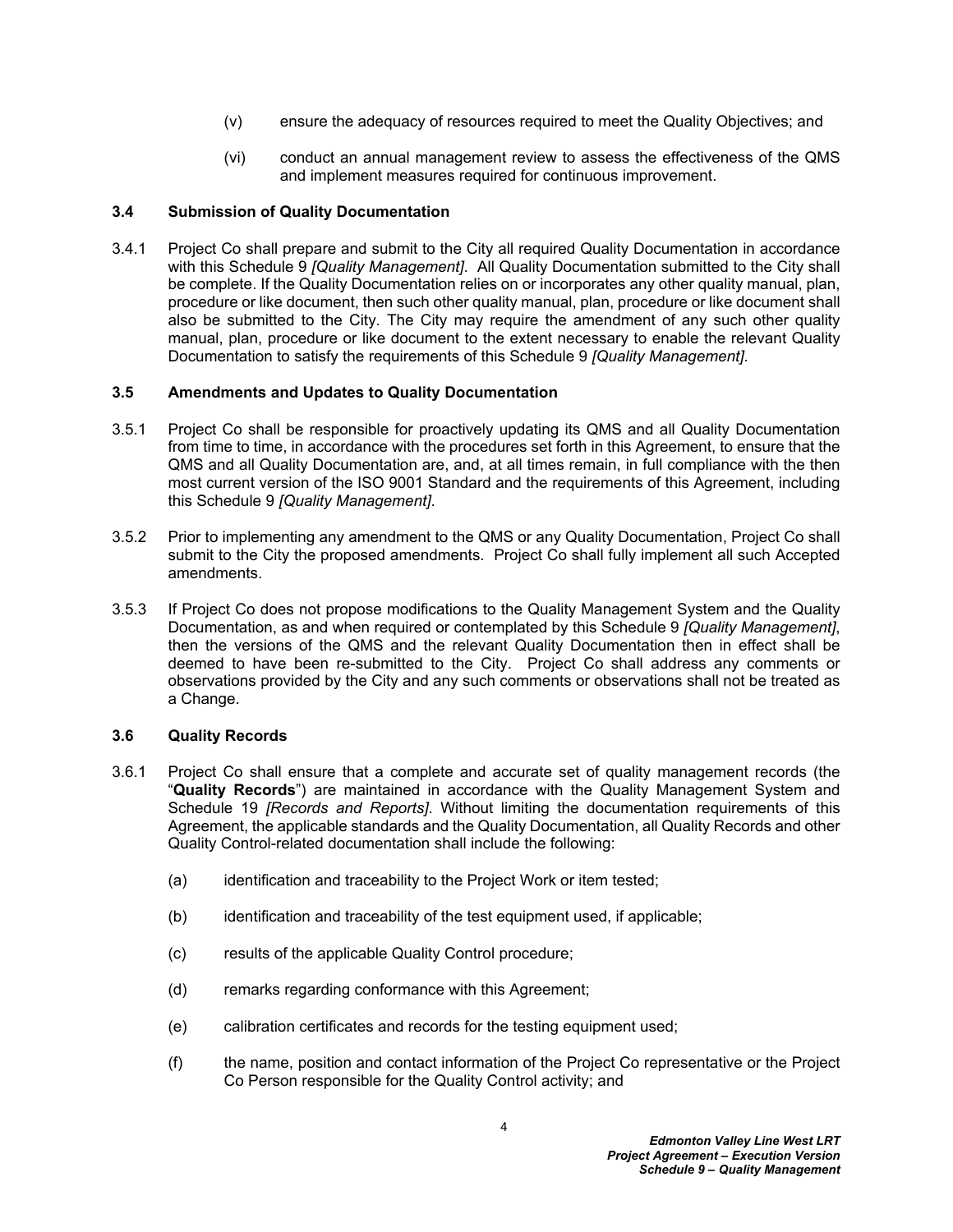- (g) the name, position, signature and contact details of the person (e.g., Quality Manager, inspector) who verified and approved the measurements.
- 3.6.2 The Quality Records shall provide objective evidence of conformance with all requirements of this Agreement, compliance with the latest version of the ISO 9001 Standard and the effective operation of the Quality Management System.
- 3.6.3 Unless otherwise agreed by the City in writing, all Quality Records and other Quality Control-related documentation shall be provided to the City prior to the Construction Completion Date with a register of all the records included in the Final Design and Construction Report.

## <span id="page-7-0"></span>**3.7 Monthly Quality Management Reports**

- 3.7.1 Project Co shall prepare and submit to the City a monthly quality summary report as part of the Monthly Progress Report. As a minimum, each such report shall include the following:
	- (a) a summary of all the monthly quality management activities described in a Quality Management Plan which were performed during the applicable reporting period and any outstanding quality issues which arose;
	- (b) a summary of all Quality Control activities performed during the applicable reporting period complete with a brief summary of any inspections or tests which were not acceptable;
	- (c) a three month look-ahead summary of all Quality Control activities planned, including any off-site inspections performed by suppliers such as factory acceptance testing;
	- (d) a summary of all Nonconformities, including a running total of all Nonconformities which are open and closed, and a brief description of any issues with Nonconformities which have exceeded the prescribed rectification periods;
	- (e) a summary of all Quality Audits performed during the applicable reporting period, complete with any finding from the audits, including Nonconformities, opportunities for improvement and a brief audit summary;
	- (f) a three month look-ahead summary of all Quality Audits planned;
	- (g) a summary of all continuous improvement initiatives undertaken;
	- (h) any other information required to be included in the QMS reports pursuant to any of the Appendices to this Schedule 9 *[Quality Management]* and the terms of the Quality Management Plans; and
	- (i) a summary of any changes or revisions to the Quality Manual and any Quality Management Plan or related quality procedure or plan, which have been Accepted by the City.

#### <span id="page-7-1"></span>**3.8 Additional Information**

3.8.1 Notwithstanding any other provision of this Schedule 9 *[Quality Management]*, Project Co shall provide the City with such information as the City may reasonably request from time to time to demonstrate compliance with the Agreement and this Schedule 9 *[Quality Management]*.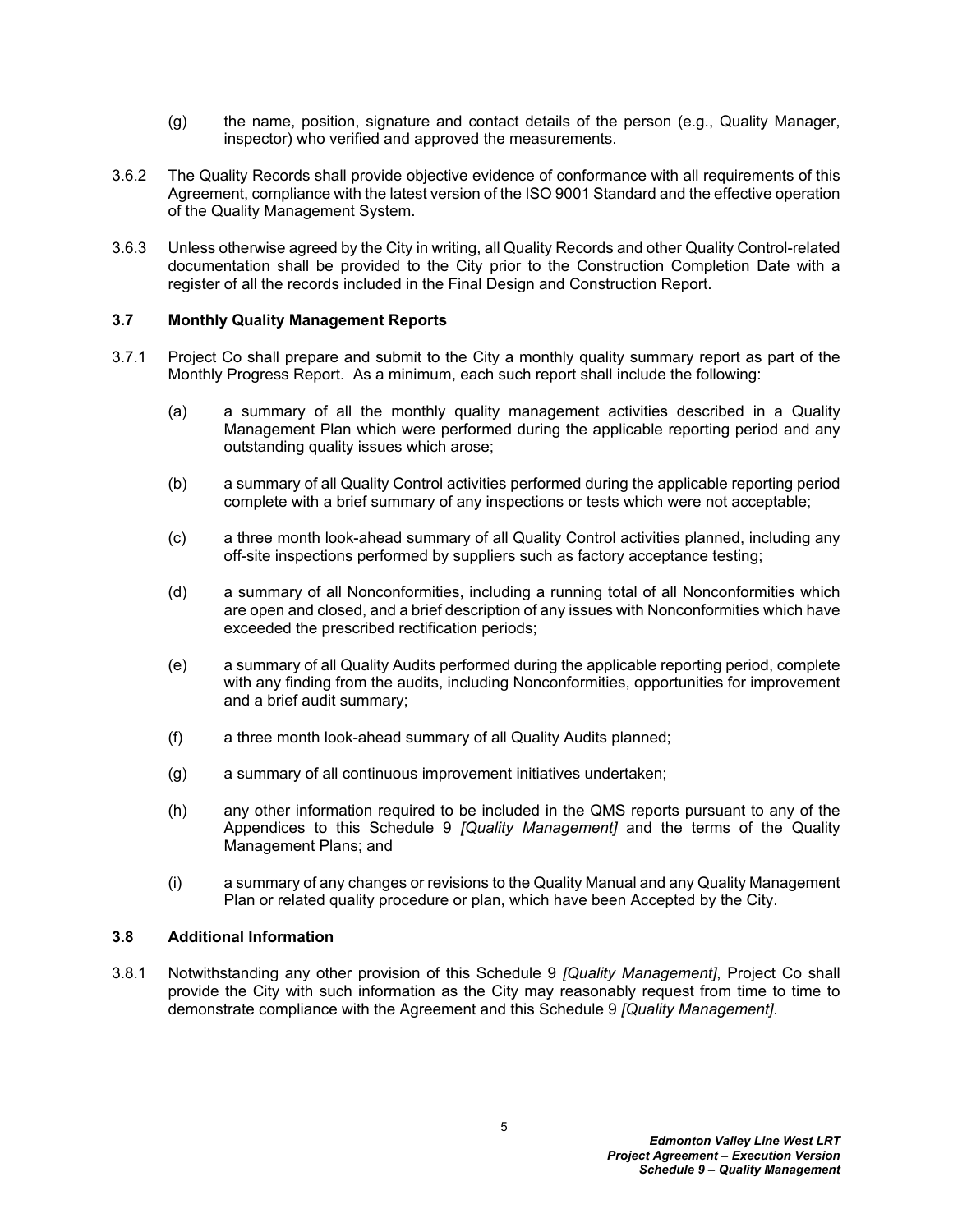## <span id="page-8-0"></span>**4. QUALITY MANUAL AND PHASE SPECIFIC QUALITY MANAGEMENT PLANS**

## <span id="page-8-1"></span>**4.1 Quality Manual and Quality Management Plans**

- 4.1.1 As part of the Quality Management System, Project Co shall prepare:
	- (a) a comprehensive Quality Manual in accordance with Appendix 9A *[Quality Manual]* of this Schedule 9 *[Quality Management]*; and
	- (b) comprehensive phase specific Quality Management Plans in accordance with Appendix 9B *[Design Quality Management Plan]* and Appendix 9C *[Construction Quality Management Plan]* of this Schedule 9 *[Quality Management]*.
- 4.1.2 Each Quality Management Plan shall:
	- (a) at all times meet the requirements of the Quality Manual; and
	- (b) describe the processes and procedures to be used by Project Co to plan, monitor, assess and track conformance of the Project Work to all of the Project Requirements.
- 4.1.3 Each of the Quality Manual, Design Quality Management Plan and Construction Quality Management Plan shall be submitted to the City within 90 days after the Effective Date, or at an alternate time accepted by the City in the Submittal Schedule and Register.
- 4.1.4 Project Co shall fully implement the Accepted Quality Manual, each Design Quality Management Plan and each Construction Quality Management Plan prior to submitting any Design and commencing any Construction, as applicable, unless otherwise agreed to by the City.

#### <span id="page-8-2"></span>**5. QUALITY PERSONNEL**

## <span id="page-8-3"></span>**5.1 Quality Manager**

- 5.1.1 Throughout the Term, Project Co shall retain a Quality Manager that meets the requirements for such position as set out in Appendix 26A of Schedule 26 *[Representatives and Key Individuals]*.
- 5.1.2 Project Co shall cause each Subcontractor to have a quality representative who shall report directly to the Quality Manager.

## <span id="page-8-4"></span>**5.2 Quality Team**

- 5.2.1 Project Co shall retain an appropriate number of suitably experienced and qualified Quality Control personnel to perform and oversee the required inspection and testing processes to support the timely implementation of the Construction Schedule (the "**Quality Team**"). The Quality Team shall retain autonomy from the personnel responsible for Design and Construction, and all Quality Management Plans shall describe how this separation of personnel will be achieved to the City's satisfaction. All final inspections shall be accepted and signed off by Quality Team personnel.
- 5.2.2 At a minimum, the Quality Team shall be composed as follows:
	- (a) Eight experienced and qualified field staff individuals (the "**Quality Field Staff**") who are independent of the production process, and who report directly to the Quality Manager. This number may be reduced during extended periods of limited construction activity with the prior written consent of the City, acting reasonably.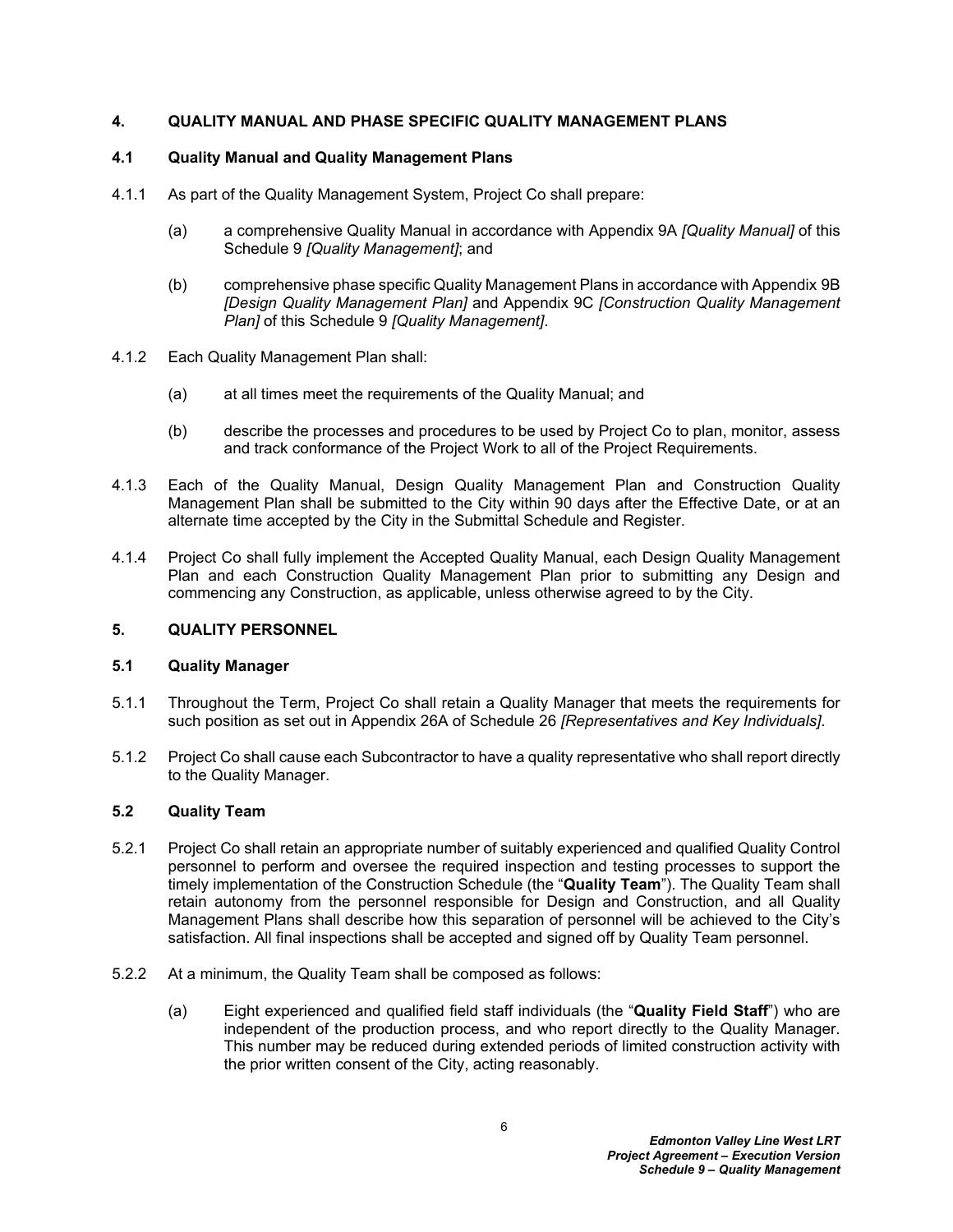- (b) All major disciplines, including civil foundations, transportation structures, buildings, mechanical, electrical and systems, shall be represented by the Quality Field Staff as required based on the nature of the construction work at any given time.
- (c) Materials testing personnel, laboratory testing personnel, and quality control staff dedicated to off-site fabrication, are not counted towards the eight (8) required Quality Field Staff within this minimum number of Quality Field Staff.
- (d) Each member of the Quality Field Staff shall be certified in Alberta (or other jurisdiction if acceptable to the City) as either a Professional Engineer, or a certified engineering technologist, or any other certified quality related designation as approved by the City, acting reasonably, have a minimum of three years of direct construction inspection experience on major LRT or similar projects, specific to the work items for which they are responsible.
- (e) All Quality Field Staff responsible for inspecting cast-in-place concrete shall be certified as a Concrete Field Testing Technician – Grade 1, and shall have a minimum of three years of direct experience in concrete construction and concrete quality control inspection, including cold weather, materials, placement, and curing experience.
- (f) While bridges are being constructed, a minimum of one member of the Quality Field Staff shall meet the qualifications of Bridge Construction Inspection as defined in Appendix J3 of Volume 1 of the Alberta Transportation's "Engineering Consulting Guidelines for Highway, Bridge, and Water Projects".

## <span id="page-9-0"></span>**5.3 Design Quality Managers**

- 5.3.1 Project Co shall require each Design Entity to appoint an Appropriate Person who is responsible to coordinate the engineering aspects of the Project Work for that Design Entity (the "**Design Quality Manager**"). Each Design Quality Manager shall report to the Quality Manager, coordinate directly with the Design Manager and the Integration Manager, and shall ascertain that the interrelationships between the engineering disciplines have been coordinated. Each Design Quality Manager shall be an Appropriate Person with at least 10 years of relevant experience. The Design Quality Manager's responsibilities shall include confirming that:
	- (a) all Design is performed by or under the direct supervision of an Appropriate Person;
	- (b) Final Designs are signed and sealed by the Appropriate Person;
	- (c) field reviews for the Design Drawings and Design Data of each of the Appropriate Persons are arranged, carried out, and that the appropriate documentation is submitted to the Engineer of Record; and
	- (d) Record Drawings are produced and sealed by the appropriate Engineer of Record.

## <span id="page-9-1"></span>**5.4 Engineers of Record**

5.4.1 Project Co shall retain suitably experienced Engineers of Record (as defined in the National Building Code - Alberta Edition) who shall be responsible for the integrity and completeness of the Design and all subsequent field reviews in accordance with the requirements of APEGA. Each Engineer of Record shall be an Appropriate Person with at least 10 years of relevant experience.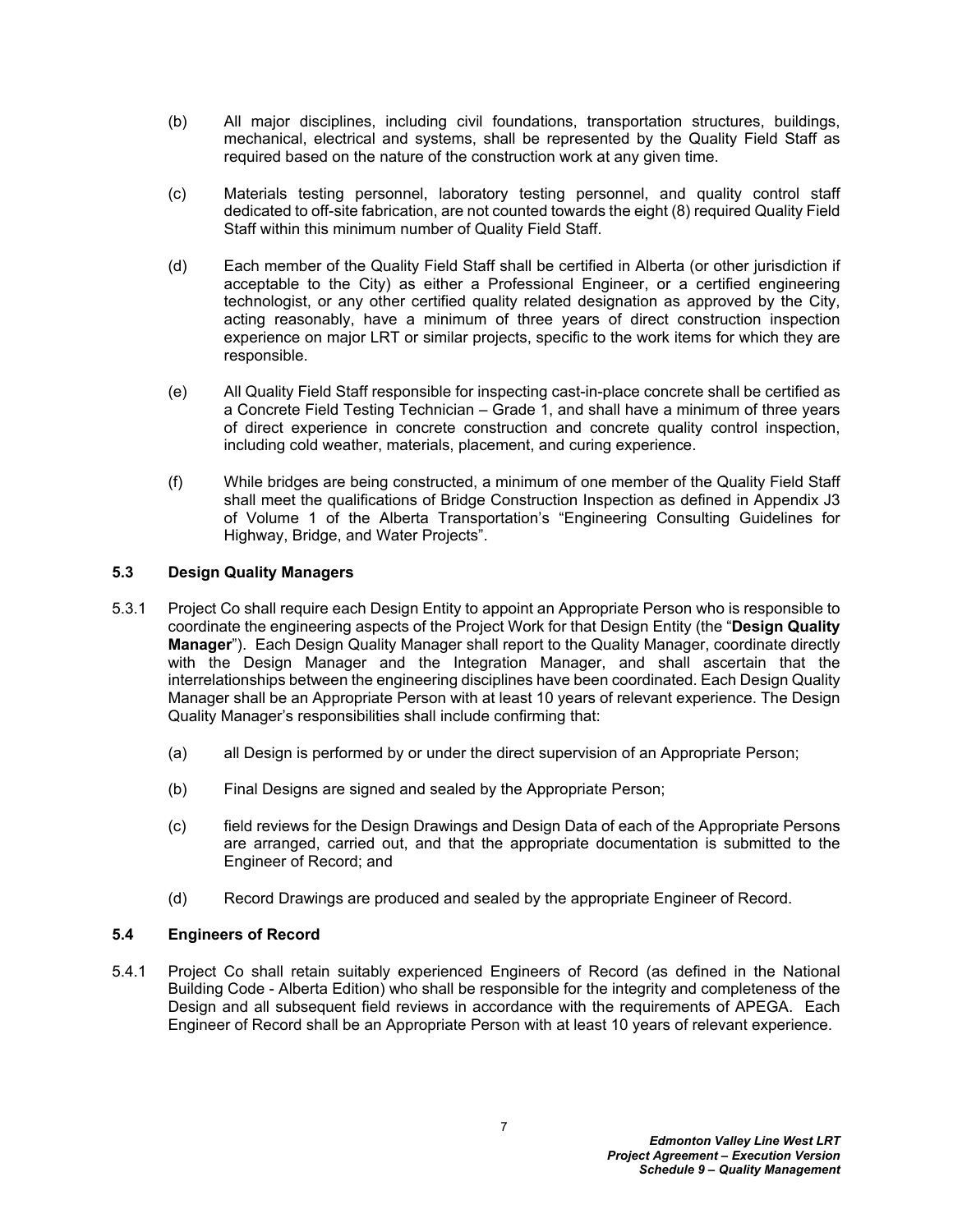## <span id="page-10-0"></span>**5.5 Field Review Monitors**

5.5.1 Project Co shall retain a sufficient number of suitably experienced and qualified persons to conduct field reviews for each discipline (each, a "**Field Review Monitor**"). Each Field Review Monitor shall be the Engineer of Record or have at least 5 years of relevant experience in the field and report to the applicable Engineer of Record. The Field Review Monitors shall retain independence from the personnel responsible for Construction. Each Field Review Monitor shall ensure that the component of the Project Work that it is responsible for is constructed in accordance with the National Building Code - Alberta Edition, if applicable, the Final Design and the Project Requirements.

## <span id="page-10-1"></span>**5.6 Authority to Stop Work**

5.6.1 Each relevant QMP shall identify at least one qualified person who will be on Site at all times during Construction who has the authority to immediately stop any work or activity which is not being performed or carried out in accordance with the Project Requirements, the Final Designs or any applicable Quality Documentation.

## <span id="page-10-2"></span>**6. QUALITY CONTROL – INSPECTIONS AND TESTING**

## <span id="page-10-3"></span>**6.1 Quality Control Requirements**

- 6.1.1 Where:
	- (a) Project Co is required by this Agreement, any of the Project Requirements, or any Quality Documentation; or
	- (b) any Submittal, specifies or otherwise indicates the need,

to carry out any check, review, inspection, monitoring, calibration, sample, test or trial, such check, review, inspection, monitoring, calibration, sample, test or trial shall be carried out in accordance with the provisions of Section [6](#page-10-2) of this Schedule 9 *[Quality Management]* and the provisions of the relevant Quality Documentation.

6.1.2 Project Co shall monitor the performance of all Project Work by performing, or ensuring the performance of, the appropriate checks, reviews, inspections, monitoring, calibrations, samples, tests, trials and any other actions required by the Quality Documentation. Project Co shall ensure and record compliance with the Submittals, the Quality Documentation and the requirements of this Agreement, including the Project Requirements and Final Designs.

#### <span id="page-10-4"></span>**6.2 Inspection and Test Plans**

- 6.2.1 Project Co shall prepare and submit to the City task specific Inspection and Test Plans as part of the Construction Quality Management Plan. Project Co shall not commence any task which is to be the subject of an Inspection and Test Plan until the applicable Inspection and Test Plan has been Accepted by the City.
- 6.2.2 Each Inspection and Test Plan shall set out inspection and monitoring activities and documentation requirements to ensure that the Project Work conforms to the Project Requirements, required standards and codes and Good Industry Practice.
- 6.2.3 Each Inspection and Test Plan shall define the type and frequency of the inspection and testing activities, and shall include as a minimum:
	- (a) the inspection or test activity name and description;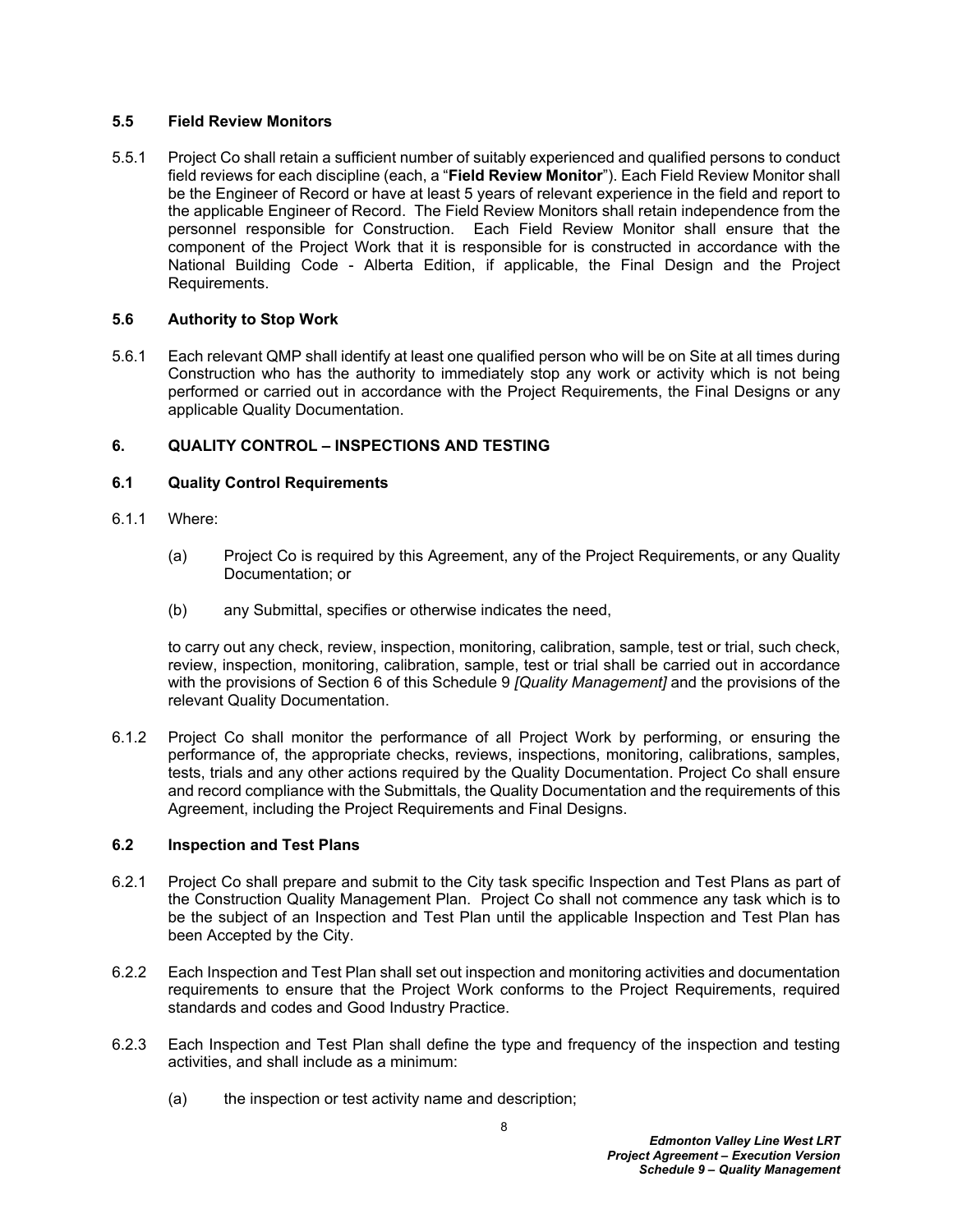- (b) the frequency of inspections and tests;
- (c) the reference to the appropriate inspection / test procedures, standards or codes;
- (d) the personnel responsible for conducting the inspection and test activities;
- (e) the level of inspection;
- (f) the documentation requirements; and
- (g) the points where Project Co and the City are to witness the work ("**Witness Points**") (including identification of Project Co and proposed City attendance), provided that the City may add Witness Points, in its discretion, upon review of the Inspection and Test Plans.
- 6.2.4 Project Co shall complete all inspections and testing described in the Inspection and Test Plan. In order to corroborate any inspection and testing performed, Quality Assurance inspection and testing shall be performed as required by the QMP. Quality Assurance inspection and testing will be done independently from Quality Control inspection and testing. Additional Quality Assurance tests may be performed by the City Person(s) at any time during the Term.

## <span id="page-11-0"></span>**6.3 Accreditation Standards**

- 6.3.1 All Quality Control activities, including checks, reviews, inspections, monitoring, calibrations, samples, tests and trials, shall be carried out by agencies, personnel and laboratories that are duly accredited for the carrying out of such activities.
- 6.3.2 Laboratories shall be accredited in accordance with the laboratory accreditation requirements specifically identified in this Agreement, including the following:
	- (a) concrete and cementitious materials (including activities of sampling, making, storing and transport of test pieces, taking concrete cores and carrying out concrete strength, slump, air content and density tests): CSA A283, "Qualification Code for Concrete Testing Laboratories", to the appropriate category for the tests being done and a minimum of Category II in accordance with Clause 5.3 in CSA A283 and using testing procedures in accordance with the latest edition of CSA A23.1 and A23.2;
	- (b) structural steel and welding: CSA W178.1, "Certification of Welding Inspection Organizations", to the level appropriate for the inspection being carried out; and
	- (c) protective coatings: "National Association of Corrosion Engineers", as appropriate to the work being carried out.

If there is not an applicable laboratory accreditation requirement identified in this Agreement, then the laboratory shall be accredited in accordance with ISO/IEC 17025, as amended, updated or replaced from time to time, provided that, for specific activities, the City's Representative may require other industry-recognized accreditation in lieu of ISO/IEC 17025.

#### <span id="page-11-1"></span>**6.4 Notice of Inspection and Testing**

- 6.4.1 Project Co shall give the City's Representative notice of all Quality Control activities for which there is an associated Witness Point in the relevant Inspection and Test Plan and any changes to those Quality Control activities, shall be given to City's Representative:
	- (a) at least 5 Business Days prior to the start of the check, review, inspection, monitoring, calibration, sample, test or trial, where such activity is being performed in Edmonton;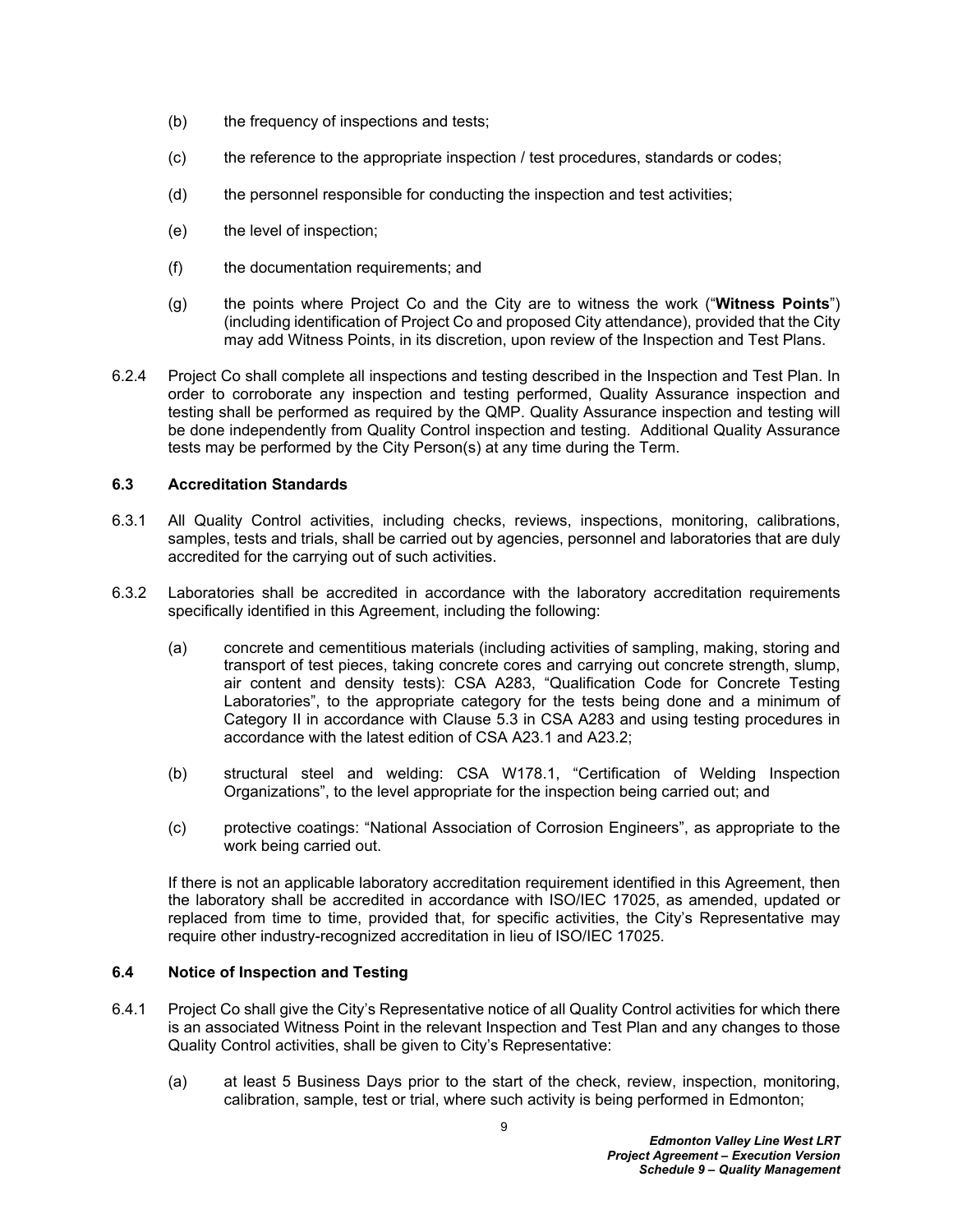- (b) at least 21 days prior to the start of the check, review, inspection, monitoring, calibration, sample, test or trial, where such activity is being performed in the rest of North America; and
- (c) at least 45 days prior to the start of the check, review, inspection, monitoring, calibration, sample, test or trial, where such activity is being performed outside of North America.

## <span id="page-12-0"></span>**6.5 Remedial work**

- 6.5.1 Project Co shall be responsible for any remedial work, including the reperformance of any Quality Control activity, required as a result of any failure to pass any check, review, inspection, monitoring, calibration, sample, test or trial required in accordance with this Agreement, any of the Project Requirements or any Quality Documentation or as a result of any laboratory not being duly accredited as required by Section [6.3](#page-11-0) of this Schedule 9 *[Quality Management]*. Any such remedial work shall meet with all the requirements of this Agreement, including the Project Requirements.
- 6.5.2 When requested by the City, Project Co shall retain and preserve all test pieces which represent rejected material for a period of time to be mutually agreed upon between the City and Project Co.

## <span id="page-12-1"></span>**6.6 Quality Records**

6.6.1 All Quality Control activities shall be recorded and such documentation shall be considered a Quality Record.

## <span id="page-12-2"></span>**7. QUALITY AUDITING**

## <span id="page-12-3"></span>**7.1 Quality Auditing**

- 7.1.1 Not later than 90 days after the Effective Date, or at an alternate time accepted by the City in the Submittal Schedule and Register, Project Co shall submit to the City the Quality Audit Plans. Project Co shall submit to the City updated Quality Audit Plans at 12 month intervals thereafter.
- 7.1.2 Each Quality Audit Plan shall:
	- (a) contain an auditing process that is capable of identifying Nonconformities, necessary Corrective Actions and Preventive Actions and facilitate continuous improvement; and
	- (b) detail the Quality Audits that Project Co shall conduct on its own processes and those of the Subcontractors, the planned dates of such Quality Audits, and the conditions or circumstances which could give rise to an unscheduled Quality Audit.
- 7.1.3 Project Co shall provide the following advance notice to the City's Representative prior to the start of any Quality Audit, or any change to the planned date for a Quality Audit:
	- (a) at least 5 Business Days for Quality Audits performed in Alberta;
	- (b) at least 14 days for Quality Audits performed in the rest of North America; and
	- (c) at least 30 days for Quality Audits performed outside of North America.

The notice shall describe the scope and objectives of the applicable Quality Audit.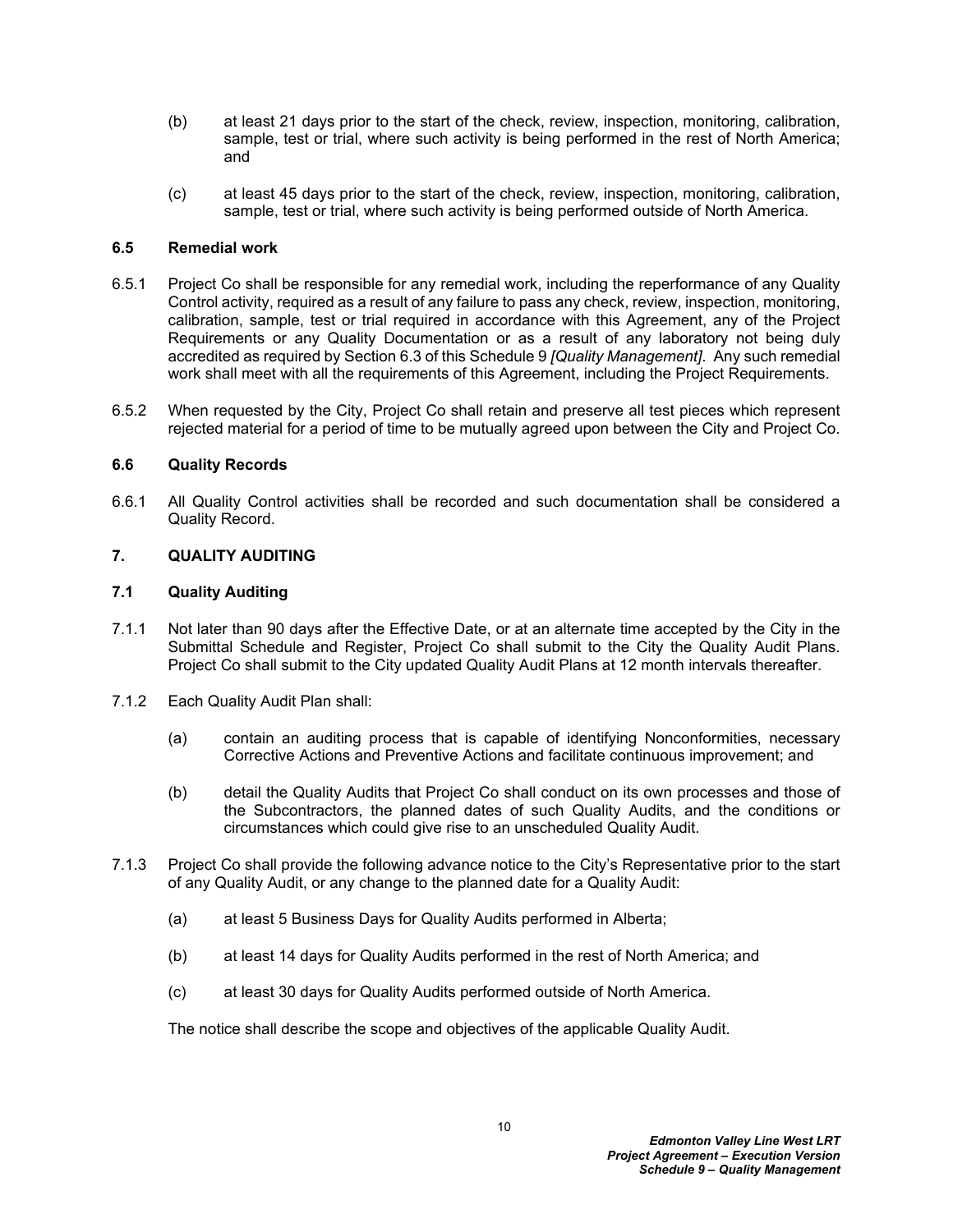## <span id="page-13-0"></span>**7.2 Project Co Audits**

- 7.2.1 Project Co shall conduct Quality Audits of its own processes and those of the Subcontractors in accordance with the requirements of this Schedule 9 *[Quality Management]*, the Quality Documentation and the Quality Audit Plans, provided that the Design Quality Management Plan shall be subject to an initial Quality Audit within 180 days after the Effective Date.
- 7.2.2 Within 5 Business Days after the completion of any Quality Audit, Project Co shall document, or cause to be documented, the results of such Quality Audit in an audit report and shall provide such report to the City's Representative promptly thereafter.
- 7.2.3 Project Co shall address all Deficiencies identified by the Quality Audit and shall implement all Corrective Actions within 30 days of completion of the Quality Audit.

## <span id="page-13-1"></span>**7.3 Specific Requirements**

- 7.3.1 Without limiting any other provisions of this Schedule 9 *[Quality Management]*:
	- (a) Quality Audits shall be conducted generally in accordance with the most recent version of the ISO 19011 Standard and shall confirm that all activities comprising the Project Work are in compliance with the processes documented in the applicable Quality Management Plan;
	- (b) Quality Audits shall be performed by personnel with the combination of education, work experience, auditor training and audit experience required to perform the function and a demonstrated ability to successfully apply these attributes to the role;
	- (c) the Quality Manager shall schedule Quality Audits to ensure that all key processes are reviewed at least annually;
	- (d) where necessary, follow-up Quality Audits shall be scheduled to ensure that identified Corrective Actions and Preventive Actions are carried out in a timely fashion;
	- (e) Quality Audits shall be scheduled taking into account the status and importance of the processes being audited as well as the results of previous Quality Audits; and
	- (f) Quality Audits shall be scheduled taking into account the duration of the Project Work to ensure that each Sub-Contractor is subject to at least one Quality Audit.

## <span id="page-13-2"></span>**7.4 Third Party Audits**

- 7.4.1 Project Co shall cause annual independent third party accreditation Quality Audits to be conducted as required by the ISO 9001 Standard by an accredited certification agency retained by Project Co and acceptable to the City, acting reasonably. The resulting audit reports shall be Quality Records and shall be made available to the City's Representative upon request. Project Co shall provide written notice to the City within 2 days after receiving any third party Quality Audit report.
- 7.4.2 Project Co shall address all Deficiencies identified by the independent third party auditor and shall implement all Corrective Actions within 30 days of completion of the independent third party Quality Audit.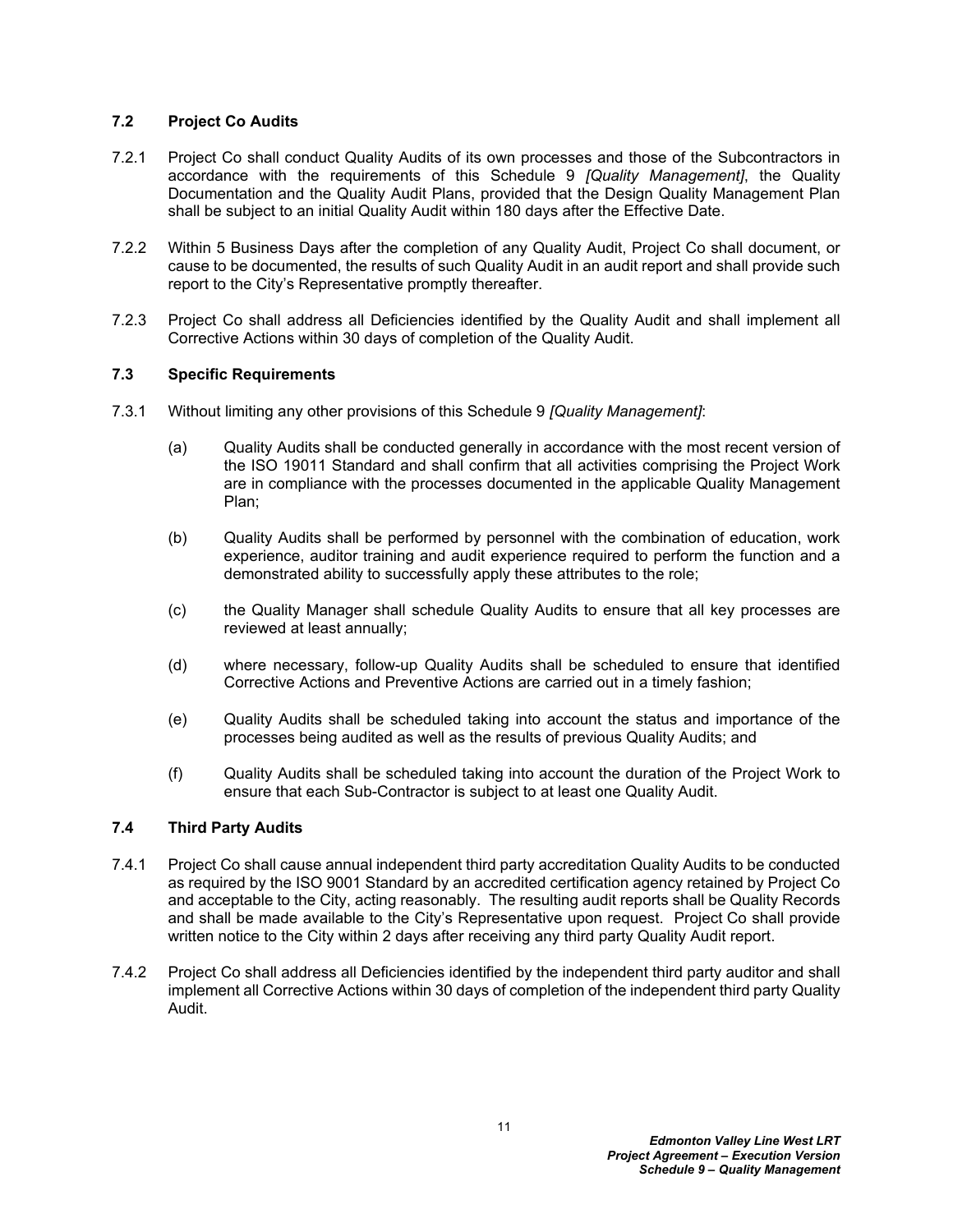## <span id="page-14-0"></span>**8. CITY AUDITS**

### <span id="page-14-1"></span>**8.1 General**

- 8.1.1 The City's Representative may review the Quality Documentation to identify the activities and processes identified in the Quality Manual and Quality Management Plans on which the City's auditing efforts and resources may be directed.
- 8.1.2 Project Co shall provide, and shall ensure the Project Co Persons provide, the City's auditors with all documentation, records, access, facilities and assistance required for the safety and convenience of the City's auditors. For clarity, Project Co has a duty to provide safe access to the relevant Site for all City Quality Audits, scheduled or unscheduled, without this access impacting the progress of the Project Work.
- 8.1.3 The City may employ independent auditors, and inspection and testing agencies. These agents of the City will be afforded the same facilitation provided to the City.

## <span id="page-14-2"></span>**8.2 City Audits**

- 8.2.1 The following types of Quality Audits may be conducted by, or on behalf of, the City in its discretion (each, a "**City Quality Audit**"):
	- (a) Work component audits, which may be scheduled or unscheduled, at the City's discretion. A work component audit is a field audit conducted to verify a specific task or component of the Project Work. The objective of these audits is to evaluate Project Co's and Project Co Person's performance of activities in respect of the Project Requirements.
	- (b) Quality process audits, which may be scheduled or unscheduled, at the City's discretion. A Quality process audit is conducted to determine whether Project Co and Project Co Persons are in full compliance with the Quality processes outlined in a particular Quality Management Plan, such as the Nonconformity processes, the Corrective Action and Preventive Action processes and the continuous improvement processes.
	- (c) Subcontractor audits, which may be scheduled or unscheduled, at the City's discretion. Each subcontractor audit is conducted to determine whether the Subcontractors are in full compliance with the Quality Management System.
- 8.2.2 Within 15 Business Days after receipt of a notice from the City of any observed Nonconformities or audit recommendations resulting from a City Quality Audit, Project Co shall prepare and submit a Proposed Plan and the provisions of Section [9](#page-15-1) of this Schedule 9 *[Quality Management]* shall apply. The City reserves the right to conduct follow up audits or reviews on reasonable notice to Project Co, to determine if Project Co's Final Plan has been implemented and completed.
- 8.2.3 The City may carry out increased levels of Quality Audits (whether in number, duration or detail) of all or any aspect of the Quality Management System until such time as the City is reasonably satisfied that Project Co and the Subcontractors are in full compliance with the Quality Management System.
- 8.2.4 In addition to carrying out any scheduled and unscheduled Quality Audits of the Quality Management System, including auditing compliance with all Quality Documentation, as provided for in Section [8.2](#page-14-2) of this Schedule 9 *[Quality Management]*, the City's Representative may, at its discretion, monitor and verify the operation of the Quality Management System by, *inter alia*, carrying out spot checks and making independent inspections and tests of the Lands, the Infrastructure, Equipment, material, tools, supplies and other items provided in connection with such matters and things, including any areas of the Lands, the Infrastructure or any material which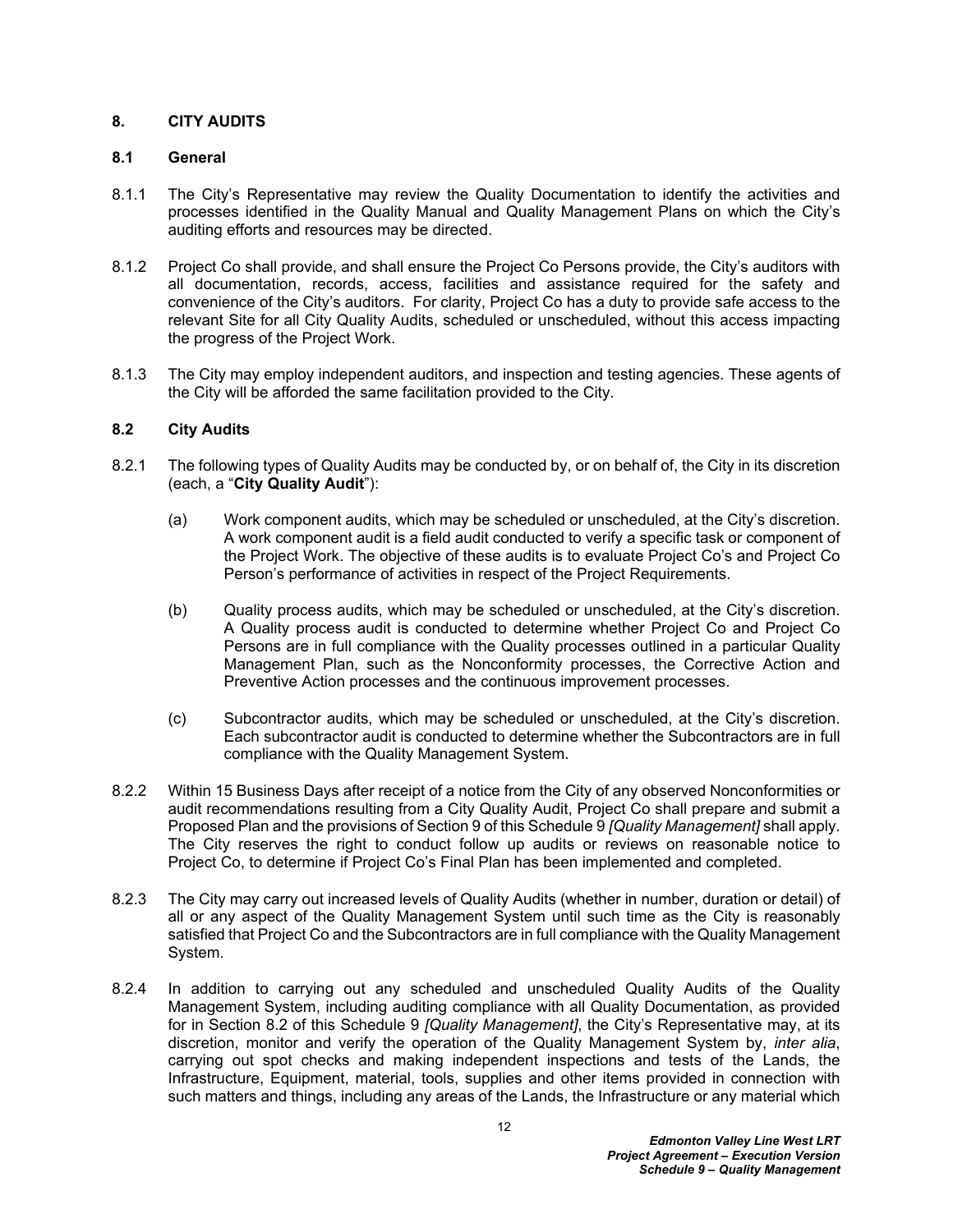fails any test or is suspected by the City's Representative of not complying with the requirements of this Agreement.

## <span id="page-15-0"></span>**8.3 Cost of City Audits**

8.3.1 If the City's Representative carries out any Quality Audit pursuant to Section [8.2](#page-14-2) of this Schedule 9 *[Quality Management]*, and the results of such audit shows any material Nonconformity in respect of the Project Work that was not on the Nonconformity Tracking System before the Quality Audit, then, without limiting any of the City's other rights and remedies, Project Co shall compensate the City for all costs reasonably incurred in carrying out such Quality Audit, including all relevant administrative expenses of the City, and including an appropriate sum in respect of general staff costs and overheads.

## <span id="page-15-1"></span>**9. NONCONFORMITIES**

## <span id="page-15-2"></span>**9.1 Written Process**

9.1.1 Project Co shall develop and implement a written process for the handling of Nonconformities, which addresses the matters described in Section [9](#page-15-1) of this Schedule 9 *[Quality Management]*.

## <span id="page-15-3"></span>**9.2 Addressing Nonconformities**

- <span id="page-15-5"></span><span id="page-15-4"></span>9.2.1 Project Co shall:
	- (a) within 2 Business Days of the discovery of a Nonconformity, enter a Nonconformity Report into the Nonconformity Tracking System, which Nonconformity Report shall include at least the information described in Section [9.6](#page-18-1) of this Schedule 9 *[Quality Management]*;
	- (b) assign each Nonconformity Report a reference number with the status 'open' within 2 Business Days of the Nonconformity Report being entered into the Nonconformity Tracking System, and shall indicate the 'open date', the time required for preparing the Proposed Plan and the time required for implementing the Final Plan;
	- (c) review any plans or processes that relate to the Nonconformity, including, if applicable, any Quality Management Plans, and, if the Quality Manager identifies any amendments or changes that need to be made to such plans or processes, Project Co shall enter a separate Nonconformity Report (or comparable Corrective Action or Preventive Action report) with respect to such amendments or changes in accordance with the requirements of Section [9.2](#page-15-3) of this Schedule 9 *[Quality Management]*;
	- (d) develop a proposed disposition plan (the "**Proposed Plan**") for Corrective Action or Preventive Action (if any action is required) to rectify the Nonconformity, including the timing and scope of the Corrective Action or Preventive Action, within 10 Business Days of the 'open date' of the Nonconformity Report, or another date if such other date is: (i) appropriate based on the nature of the Nonconformity; and (ii) acceptable to the City, acting reasonably;
	- (e) finalize the Proposed Plan within 60 Business Days or within another time period accepted by the City, and shall obtain the consent or agreement to the Proposed Plan from any individuals that will be responsible for certifying completion of the relevant Project Work, including the Engineer of Record, and, if applicable, the City. The finalized Proposed Plan shall include the scope of the Corrective Action, or the Preventive Action, or both, and the timing for completion of such scope, which shall be no longer than 60 Business Days following finalization of the Proposed Plan, unless otherwise agreed by the City, acting reasonably (such finalized Proposed Plan, the "**Final Plan**");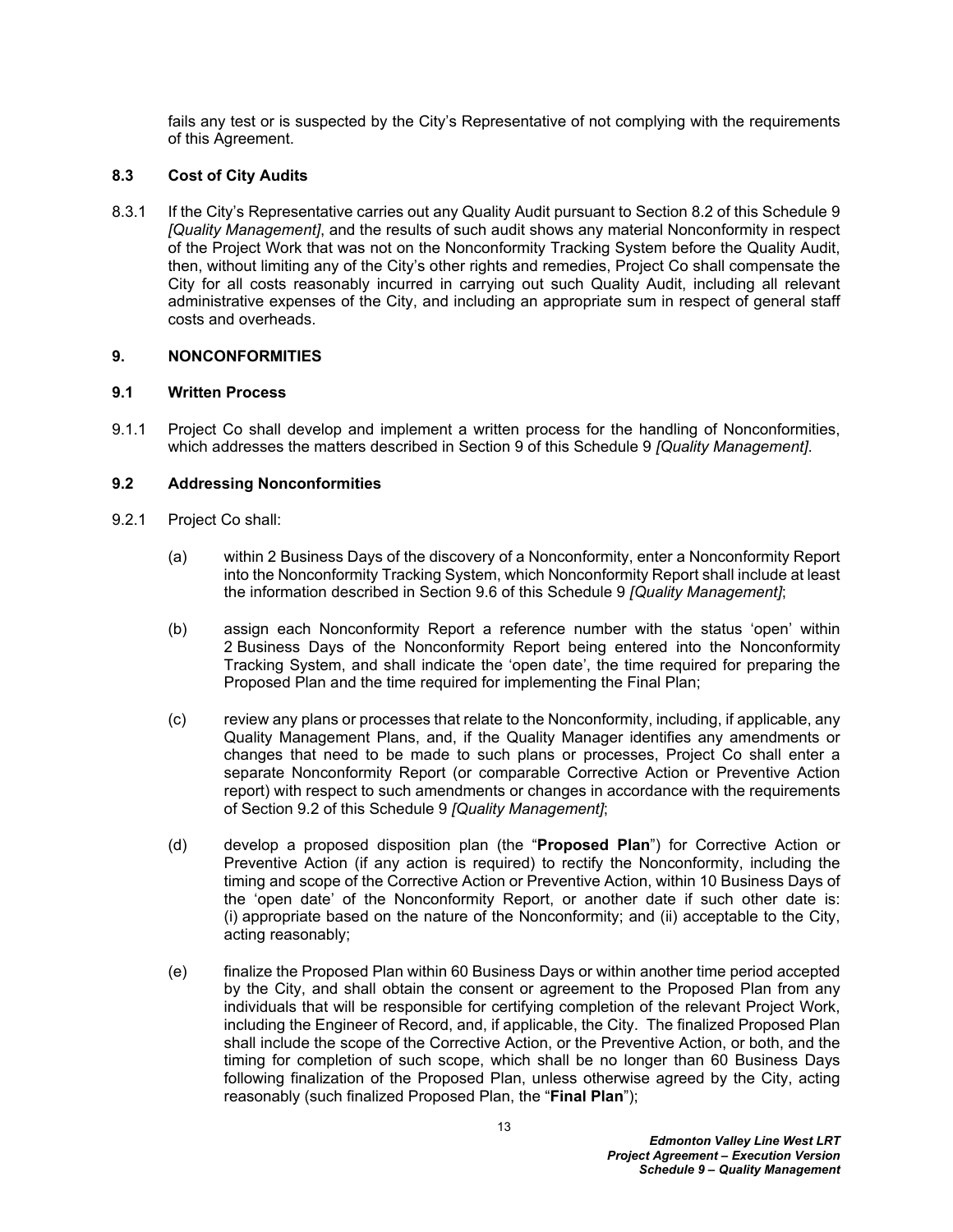- (f) submit to the City each Final Plan;
- (g) document and verify the implementation of the Final Plan and final rectification of the Nonconformity; and
- (h) once a particular Nonconformity has been fully rectified and the particular Final Plan has been Accepted by the City, assign the associated Nonconformity Report with the status 'closed' and record the 'closed date' in the Nonconformity Tracking System.
- <span id="page-16-2"></span>9.2.2 Notwithstanding anything else to the contrary in this Agreement, Project Co shall not proceed with that portion of the Project Work that is subject to an 'open' Nonconformity Report until such Nonconformity Report has been assigned 'closed' status in accordance with this Schedule 9 *[Quality Management]*, unless the individuals responsible for certifying completion of the relevant portion of the Project Work, including the relevant Engineers of Record, permit Project Co to proceed with such portion of the Project Work in writing, and Project Co accepts all cost, schedule and other implications and impacts that may arise from proceeding with such portion of the Project Work prior to rectifying the Nonconformity.
- 9.2.3 For certainty:
	- (a) and notwithstanding an Accepted endorsement on a Final Plan, Project Co shall be responsible for all cost, schedule and other implications and impacts associated with implementing a Final Plan and rectifying Nonconformities; and
	- (b) a Nonconformity cannot be closed until the City has Accepted a Final Plan for that Nonconformity. If ownership of property affected by the Nonconformity is to be handed over by the City or Project Co to a third party, the City may require the acceptance of such third party before the City accepts the Final Plan.
- 9.2.4 If a document that is subject to the Review Procedure is to be changed in any way by the implementation of a Final Plan, then Project Co shall submit to the City such other changed document.
- <span id="page-16-1"></span>9.2.5 If the City issues a Potential Nonconformity Report under Section [9.3](#page-16-0) *[Potential Nonconformity Reports]* of this Schedule 9 *[Quality Management]*, and the City, acting reasonably, considers that Project Co ought to have identified and reported the occurrence of the Nonconformity before the City did so, the City shall have the right to mandate a shorter time period for developing and finalizing a Proposed Plan than is as set out in Section [9.2.1\(d\)](#page-15-4) and Section [9.2.1\(e\)](#page-15-5) of this Schedule 9 *[Quality Management]*, or a shorter time period for the implementation of the Final Plan and completion of the scope described in the Final Plan than is as set out in Section [9.2.1\(e\)](#page-15-5) of this Schedule 9 *[Quality Management]*, or both.
- 9.2.6 Nonconformity Reports may be taken into account when assessing progress of the Project Work as it relates to progress payments made pursuant to Schedule 16 *[Payment Mechanism]*.

## <span id="page-16-0"></span>**9.3 Potential Nonconformity Reports**

9.3.1 If, at any time, the City becomes aware of a Nonconformity, the City may issue a Potential Nonconformity Report by inputting the Potential Nonconformity Report into the Nonconformity Tracking System or other process as agreed to between the City and Project Co, without prejudice to any of the City's other rights and remedies.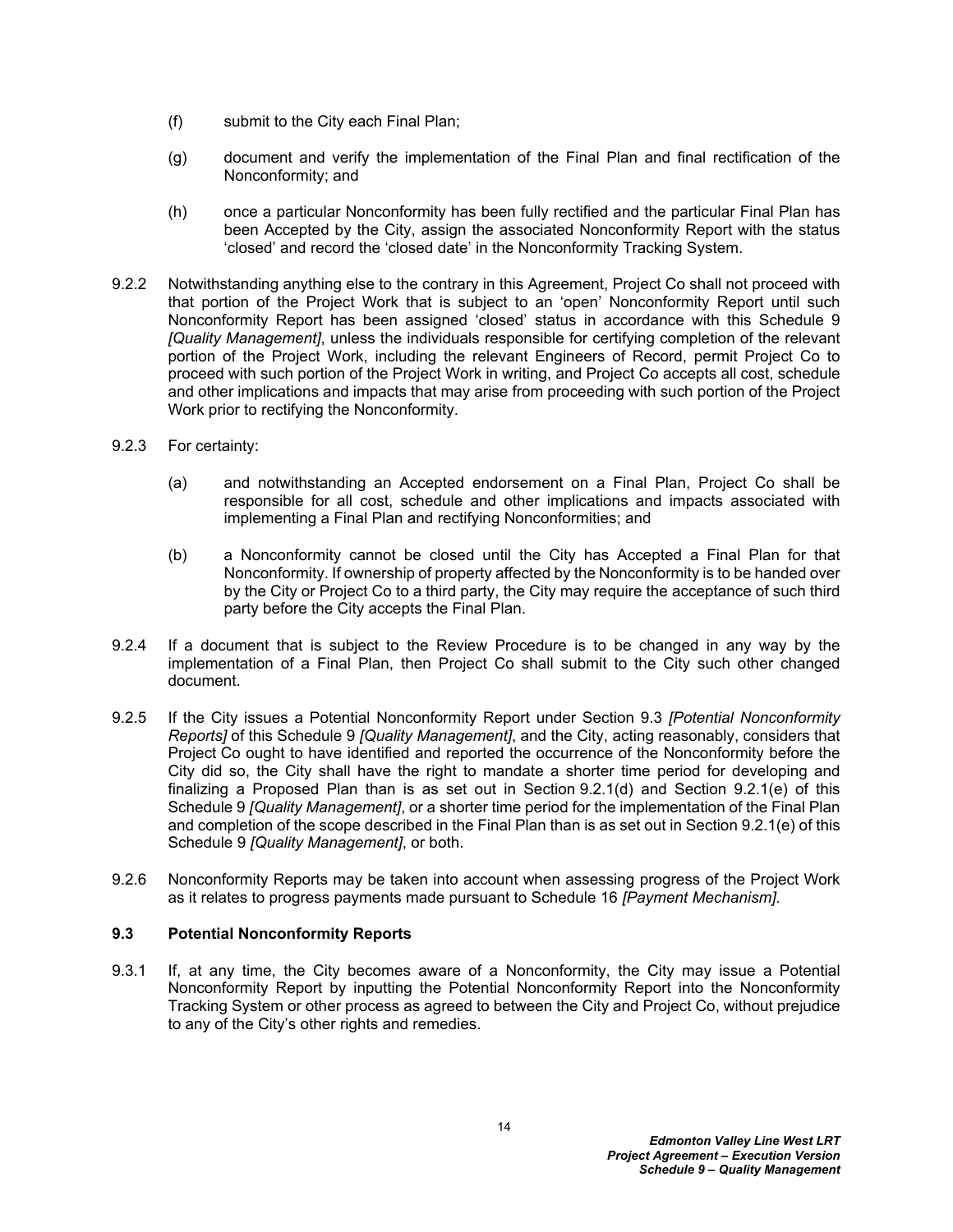- <span id="page-17-1"></span>9.3.2 Project Co shall provide notice to the City within 2 Business Days after the City enters a Potential Nonconformity Report into the Nonconformity Tracking System whether Project Co either:
	- (a) accepts the Potential Nonconformity Report as a Nonconformity Report; or
	- (b) rejects the Potential Nonconformity Report as a Nonconformity Report.
- 9.3.3 If Project Co rejects the Potential Nonconformity Report, then Project Co shall provide the reason(s) for rejection at the same time as providing the rejection notice to the City.
- 9.3.4 If Project Co fails to provide notice to the City pursuant to Section [9.3.2](#page-17-1) of this Schedule 9 *[Quality Management]* or fails to provide reasons with its notice, then the Potential Nonconformity Report shall be deemed to be a Nonconformity Report and shall be included in the Nonconformity Tracking System as an Nonconformity Report.
- 9.3.5 If the City accepts Project Co's reasons for rejecting a Potential Nonconformity Report, or if the City fails to provide notice to Project Co that the City does not accept Project Co's reasons for rejecting a Potential Nonconformity Report within 5 Business Days of receiving Project Co's reasons for rejection, then the Potential Nonconformity Report shall be assigned the status 'closed'.
- 9.3.6 If the City does not accept Project Co's reasons for rejecting a Potential Nonconformity Report, then the City may request Project Co to provide such further information to substantiate Project Co's rejection of the Potential Nonconformity Report and Project Co shall provide such information within 2 Business Days of such request, or the City may require the Potential Nonconformity Report be entered as an Nonconformity Report on the Nonconformity Tracking System, or both. If Project Co continues to disagree with the Potential Nonconformity Report becoming a Nonconformity Report Project Co may refer the matter to the Dispute Resolution Procedure.

## <span id="page-17-0"></span>**9.4 Nonconformity Report Tracking System**

- 9.4.1 Within 90 days after the Effective Date, or at an alternate time accepted by the City in the Submittal Schedule and Register, Project Co shall fully implement, and shall maintain throughout the Construction Period, a Nonconformity Tracking System to monitor the status of all Nonconformity Reports initiated by Project Co and the City. The Nonconformity Tracking System shall be fully operational, and shall:
	- (a) comprise a single repository containing both Nonconformity Reports and Potential Nonconformity Reports;
	- (b) have the ability to attach supporting material, such as photos and documents, to a Nonconformity Report and a Potential Nonconformity Report;
	- (c) provide remote access to:
		- (i) input and update Nonconformity Reports and Potential Nonconformity Reports; and
		- (ii) update the current status, dates, data and supporting material for all Nonconformity Reports and Potential Nonconformity Reports;
	- (d) be available to designated City Persons at all times without payment, using a secure online Internet based system, acceptable to the City acting reasonably;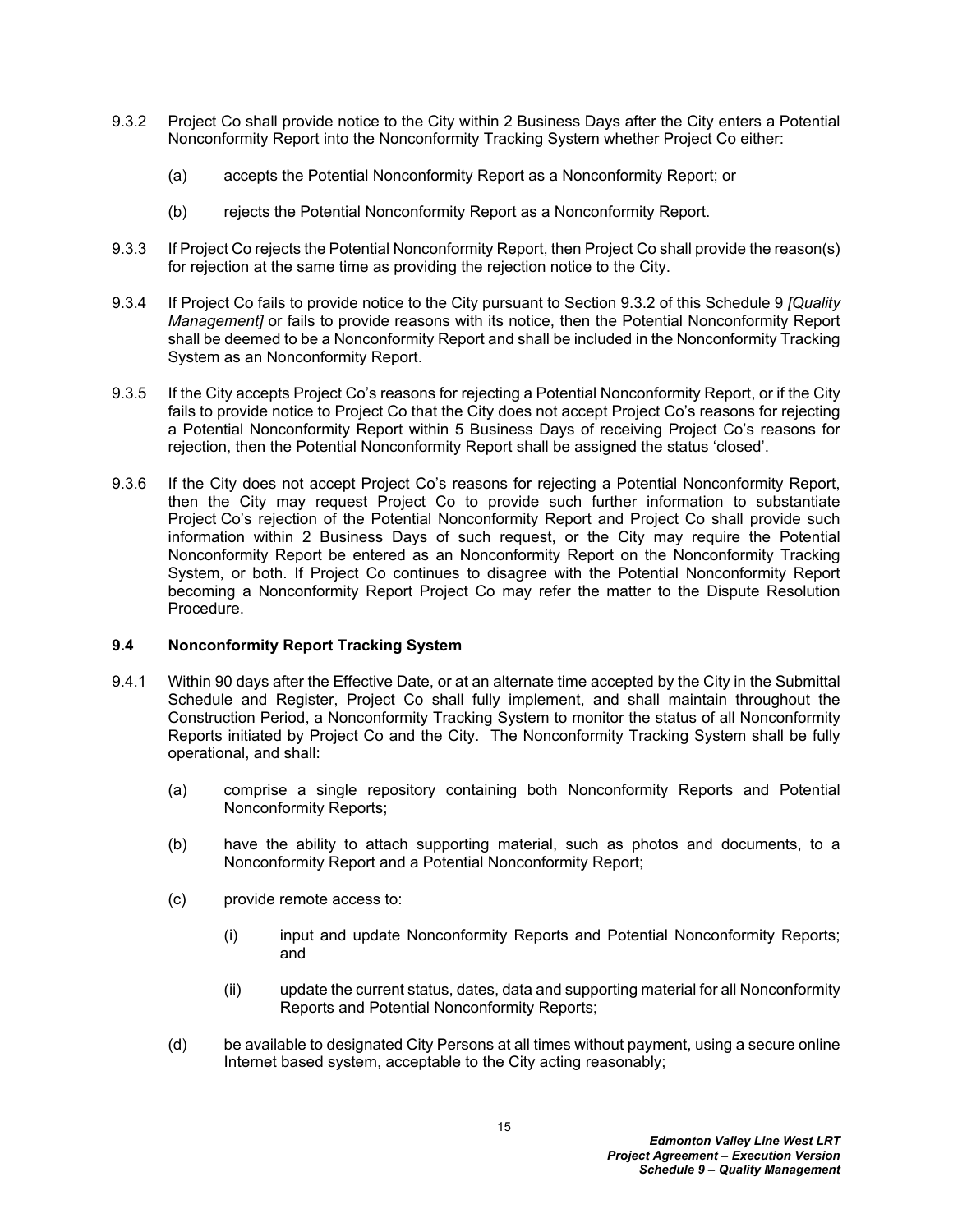- (e) include links to Corrective Actions and Preventive Actions related to the Nonconformity Reports and Potential Nonconformity Reports;
- (f) provide automatic, user-configurable, notifications whenever a Nonconformity Report or a Potential Nonconformity Report is inputted or any information regarding a Nonconformity Report or Potential Nonconformity Report is updated or modified;
- (g) have built-in query functionality that can be used to produce *ad hoc* summary reports; and
- (h) be able to differentiate between Nonconformity Reports and Potential Nonconformity Reports that relate to the Design and Construction (a "**Product NCR**") and Nonconformity Reports and Potential Nonconformity Reports that relate to process and procedure (a "**Process NCR**").
- 9.4.2 Subject to the City's consent, Project Co may track Process NCR's through a separate tracking system.

## <span id="page-18-0"></span>**9.5 Unrectified Nonconformities**

- 9.5.1 The City may issue a Potential Nonconformity Report if a Nonconformity identified in a Nonconformity Report continues without rectification beyond the time provided in the Final Plan or as otherwise required pursuant to Section [9.2.5](#page-16-1) of this Schedule 9 *[Quality Management]*.
- 9.5.2 All Nonconformity Reports must be closed as per Section [9.2.2](#page-16-2) of this Schedule 9 *[Quality Management]* in order to achieve Construction Completion.

#### <span id="page-18-1"></span>**9.6 Nonconformity Records**

- 9.6.1 Project Co shall maintain records of:
	- (a) each Nonconformity, traceable to processes, actual parts, components, locations, drawings and data sheets as appropriate;
	- (b) the date of the occurrence of the Nonconformity;
	- (c) the reference numbers of all Nonconformity Reports;
	- (d) a description of all Nonconformity Reports;
	- (e) the proposed disposition of each Nonconformity;
	- (f) the date and time at which Nonconformities were identified or discovered;
	- (g) the date and time at which Nonconformities were entered into the Nonconformity Tracking System ('opened date');
	- (h) the due date for the preparation of the Proposed Plan and the Final Plan, and the due date for rectifying the Nonconformity;
	- (i) the date and time at which a Nonconformity specified in a Nonconformity Report was rectified ('closed date');
	- (j) identification of the Nonconformity as a Process NCR or Product NCR;
	- (k) the date the Final Plan was completed;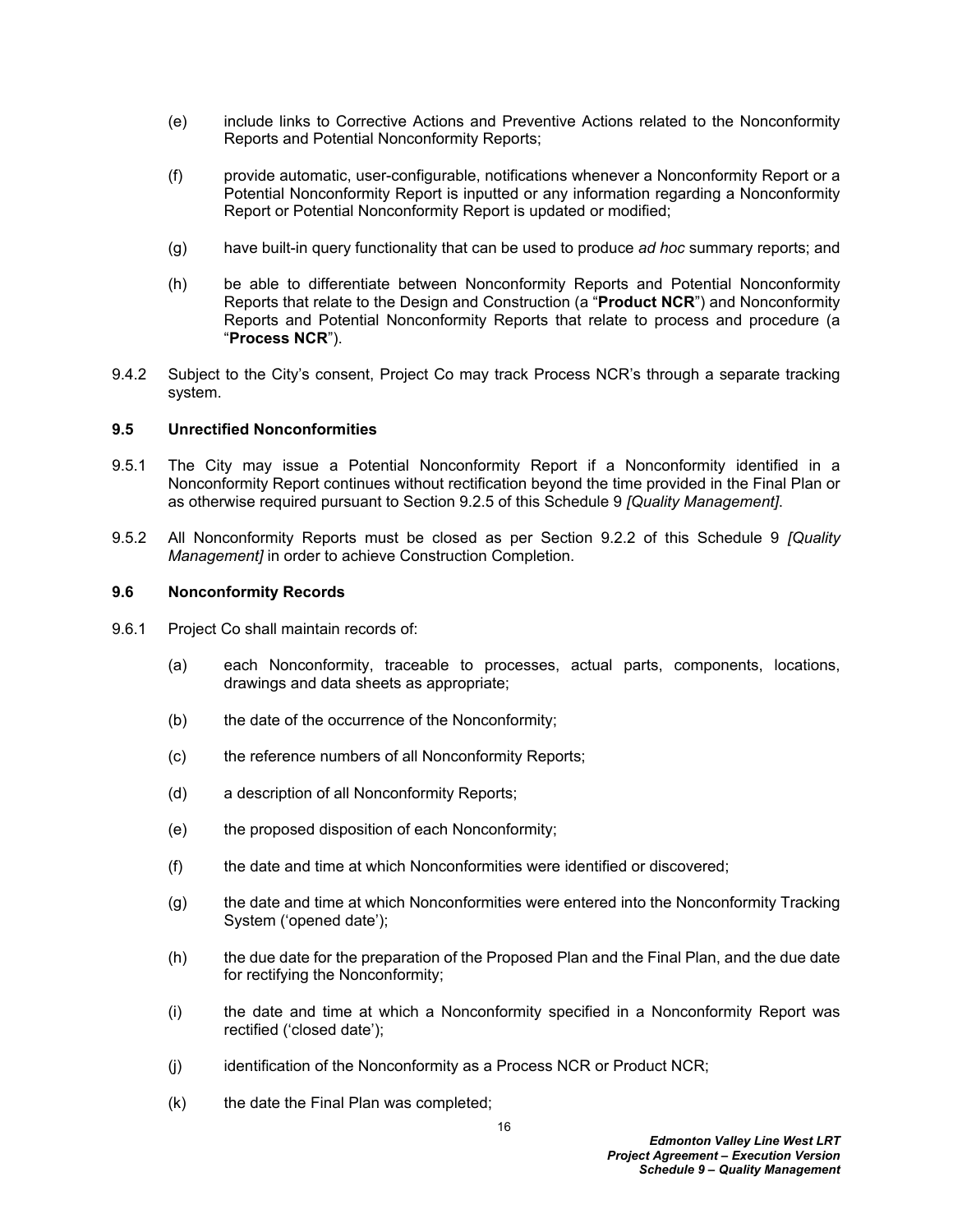- (l) the date the Final Plan was submitted to City; and
- (m) the date the Final Plan was Accepted by City.

## <span id="page-19-0"></span>**10. NON-PERFORMANCE EVENTS**

## <span id="page-19-1"></span>**10.1 Non-Performance Events**

Failure by Project Co to comply with the obligations set forth in this Schedule 9 *[Quality Management]* may constitute Non-Performance Events and may result in adjustments to the Payments, as more particularly provided in Schedule 16 *[Payment Mechanism]*.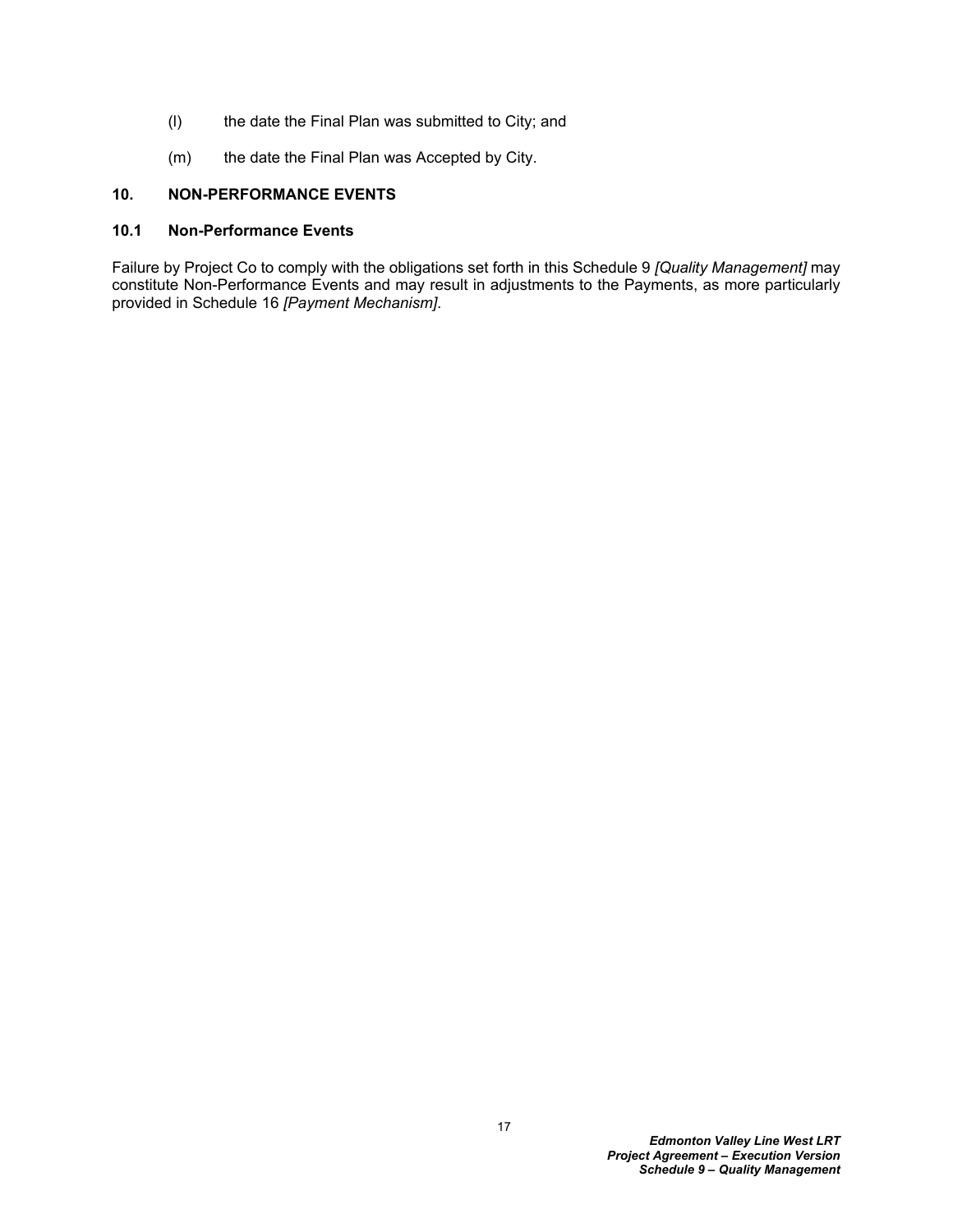#### <span id="page-20-0"></span>**APPENDIX 9A QUALITY MANUAL**

- 1.1 The Quality Manual shall describe the Quality Management System for all aspects of the Project Work.
- 1.2 The Quality Manual shall establish the Quality Policy and Quality Objectives for all aspects of the Project Work and, in accordance with the requirements of the then most current version of the ISO 9001 Standard, shall describe the processes that shall be established, implemented, controlled, and continually improved to achieve the established Quality Objectives.
- 1.3 The Quality Objectives described in the Quality Manual shall be measurable and consistent with the Quality Policy while meeting the requirements of the then most current version of the ISO 9001 Standard and this Agreement.
- 1.4 The Quality Manual shall detail the quality procedures, including:
	- (a) documented document control procedures;
	- (b) documented records control procedures;
	- (c) documented audit procedures; and
	- (d) documented Nonconformity procedures.
- 1.5 The Quality Manual shall detail the hierarchy and links between all Quality Documentation.
- 1.6 The Quality Manual shall describe in detail how Project Co's key management personnel shall interface to achieve the Quality Objectives. An organizational chart shall be included together with a summary of the responsibilities and authorities of all such key personnel.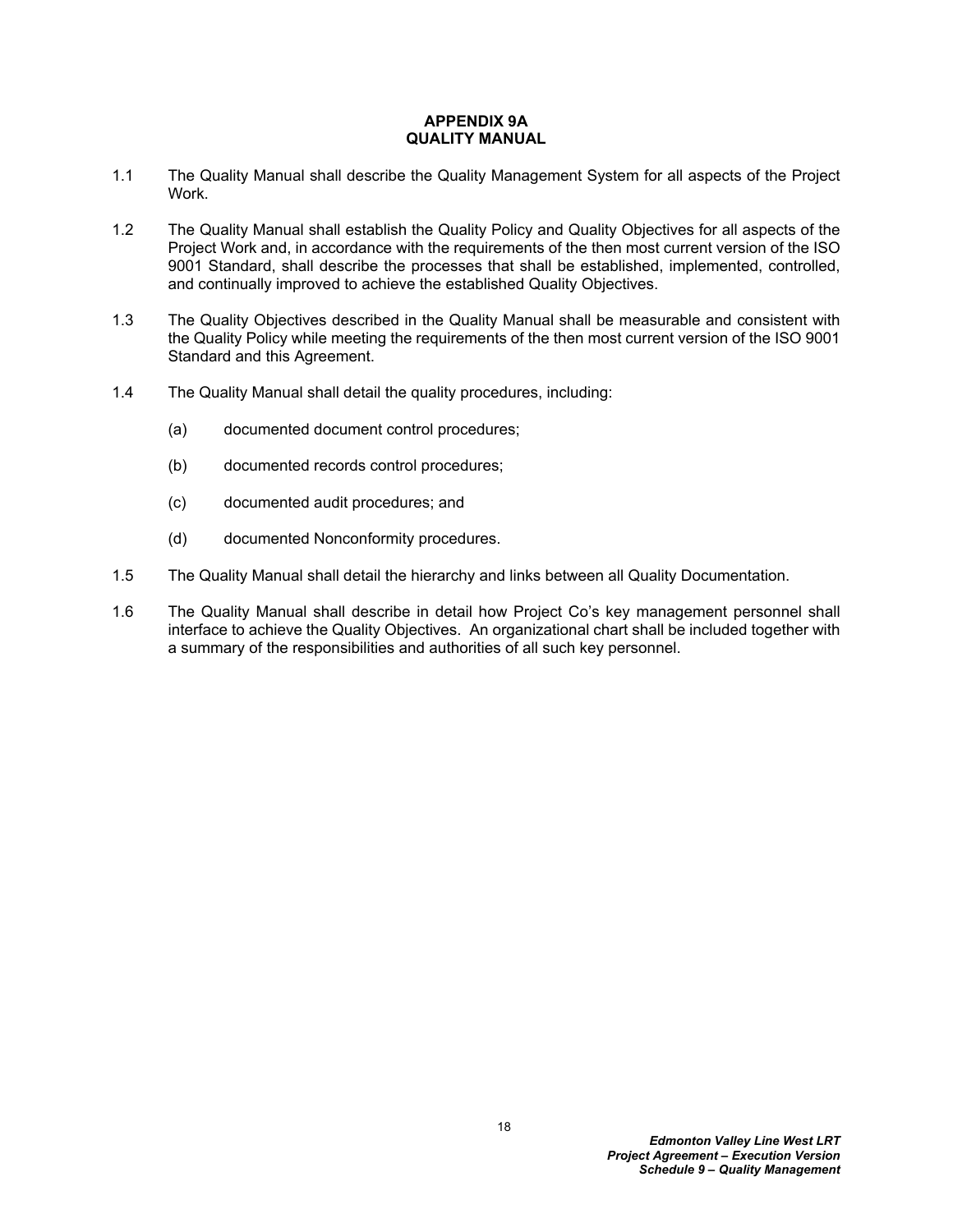#### <span id="page-21-0"></span>**APPENDIX 9B DESIGN QUALITY MANAGEMENT PLAN**

- 1.1 The Design Quality Management Plan shall describe how Project Co will manage the Design activities in accordance with the Quality Manual, the Agreement and all Project Requirements.
- 1.2 The Design Quality Management Plan shall, at a minimum, describe how Project Co will perform the following processes:
	- (a) design input and output review;
	- (b) design verification to ensure that design input requirements have been met;
	- (c) design validation to ensure that the final product is capable of meeting its intended use;
	- (d) design change management;
	- (e) interdisciplinary coordination;
	- (f) design Sub-Contractor quality assessment and procurement;
	- (g) Quality Audits of Project Co and Sub-Contractors;
	- (h) Corrective Actions, Preventive Actions and opportunities for improvement;
	- (i) document management; and
	- (j) control of Quality Records.
- 1.3 The Design Quality Management Plan shall describe in detail how Project Co's key Design personnel shall interface to achieve the Design requirements. An organizational chart shall be included together with a summary of the responsibilities and authorities of all such key personnel.
- 1.4 The Design Quality Management Plan shall describe in detail the organizational interfaces between the Design Quality Manager and his design quality management team and the Quality Manager.
- 1.5 At all times the Design Quality Management Plan shall be in compliance with APEGA Quality Management guidelines.
- 1.6 Project Co shall include the following Quality Control processes in respect of Design as part of each Design Quality Management Plan:
	- (a) Design Input Identification Project Co shall identify Design inputs prior to the assignment of any Design work. The design criteria shall be identified to clearly define the conditions and standards on which the designs shall be based to ensure compliance with the Project Requirements. All Design inputs shall be recorded as a Quality Record.
	- (b) Design Outputs All Design outputs shall meet the Design input requirements as confirmed through a systematic checking, reviewing and approval process before release for procurement and/or construction.
	- (c) Reviewing Project Co shall review all designs. Design review is a basic and required process and should be performed by the entity producing a design document. At a minimum, all design documents shall be reviewed to ensure general conformance with established procedures, that the appropriate format is achieved, the practicality of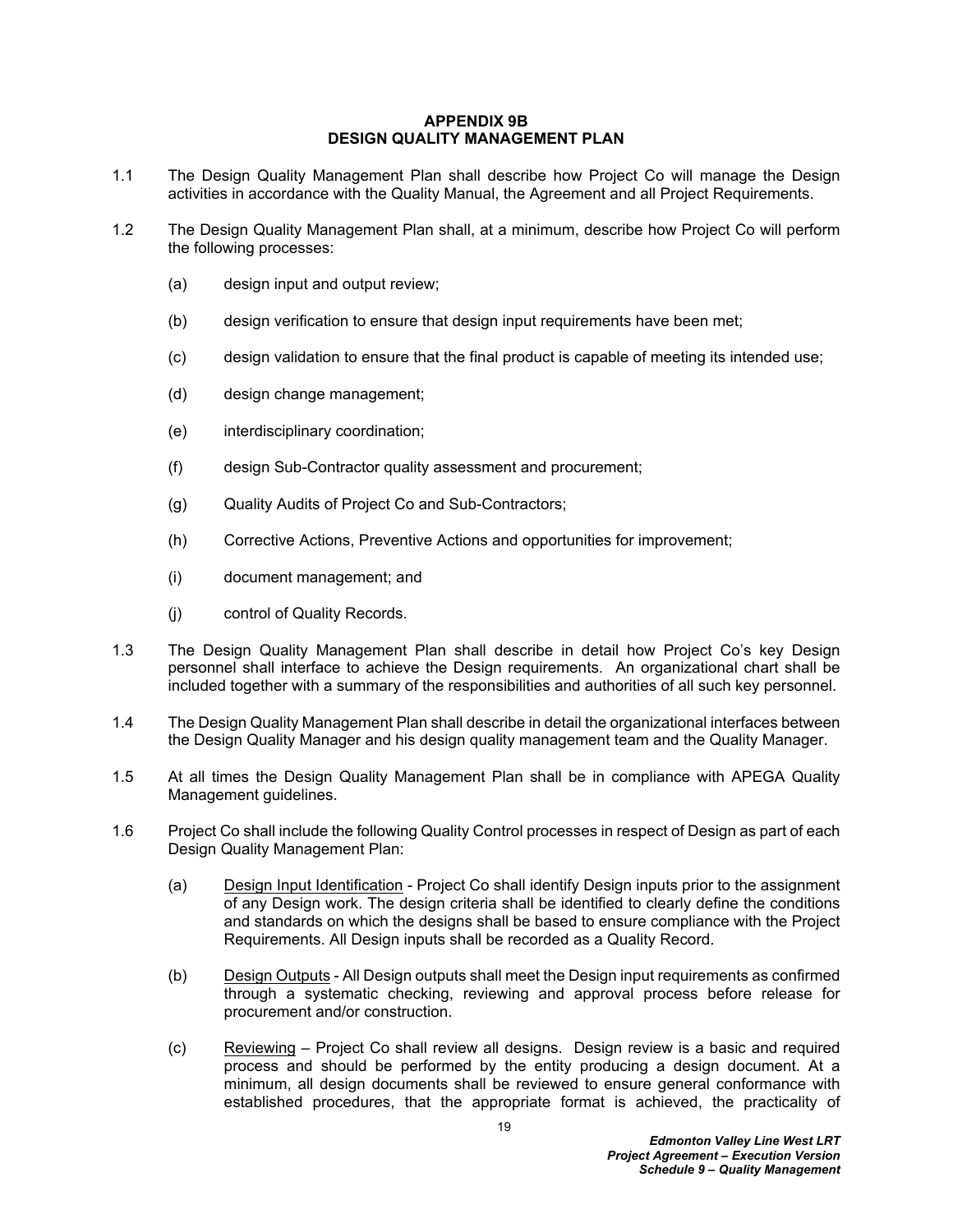numbers, and that there are no missing items. Project Co shall retain a permanent record of all Design reviews.

- (d) Internal Checking Prior to the submission of design documents to the City, all such design documents shall be checked by qualified engineer(s) who were not responsible for the original design. This internal check engineer shall be registered as a professional engineer in their home jurisdiction. Checking is a detailed methodical process to verify the design documents are technically functional and appropriate and in compliance with the Project Requirements, regulatory requirements and current codes.
- (e) Design Verification The verification process entails the comparison of all design concepts, design assumptions, inputs and outputs with the Project Requirements to confirm that the design satisfies the functional requirements. Design verifications are formal processes which shall be planned to correspond with major milestones of the design, and, at the City's discretion, shall include representatives from the City. Project Co shall retain a permanent record of all verification reviews.
- (f) Design Validation Design validation shall be performed upon completion of construction of every major component of the Infrastructure to determine if the final product is capable of meeting the objectives and requirements for the specified application or intended use. Project Co shall retain a permanent record of all validation reviews.
- (g) Design Change Management As design changes are inevitable, any contemplated design change shall be reviewed by Project Co using the same processes that were used to review the original design. Design changes and modifications are required to be identified, documented, reviewed and approved to the same level as the original design. Project Co shall retain a permanent record of all design change reviews.
- (h) Interdisciplinary Coordination Interdisciplinary coordination is the process whereby decisions made by one engineering discipline are communicated to all other disciplines to ensure coordination and to help mitigate the possibility of contradictory design outputs. When numerous disciplines contribute to a design output, an interdisciplinary coordination process is required. Project Co shall retain a permanent record of all interdisciplinary coordination reviews.
- (i) Software Calibrations Project Co's designers shall make certain all design software is calibrated or compared with manual calculations or calculations generated by another software package to ensure accuracy.
- (j) Independent Checking the Checking Team procedure is detailed in Schedule 4 *[Design and Construction Protocols]*.